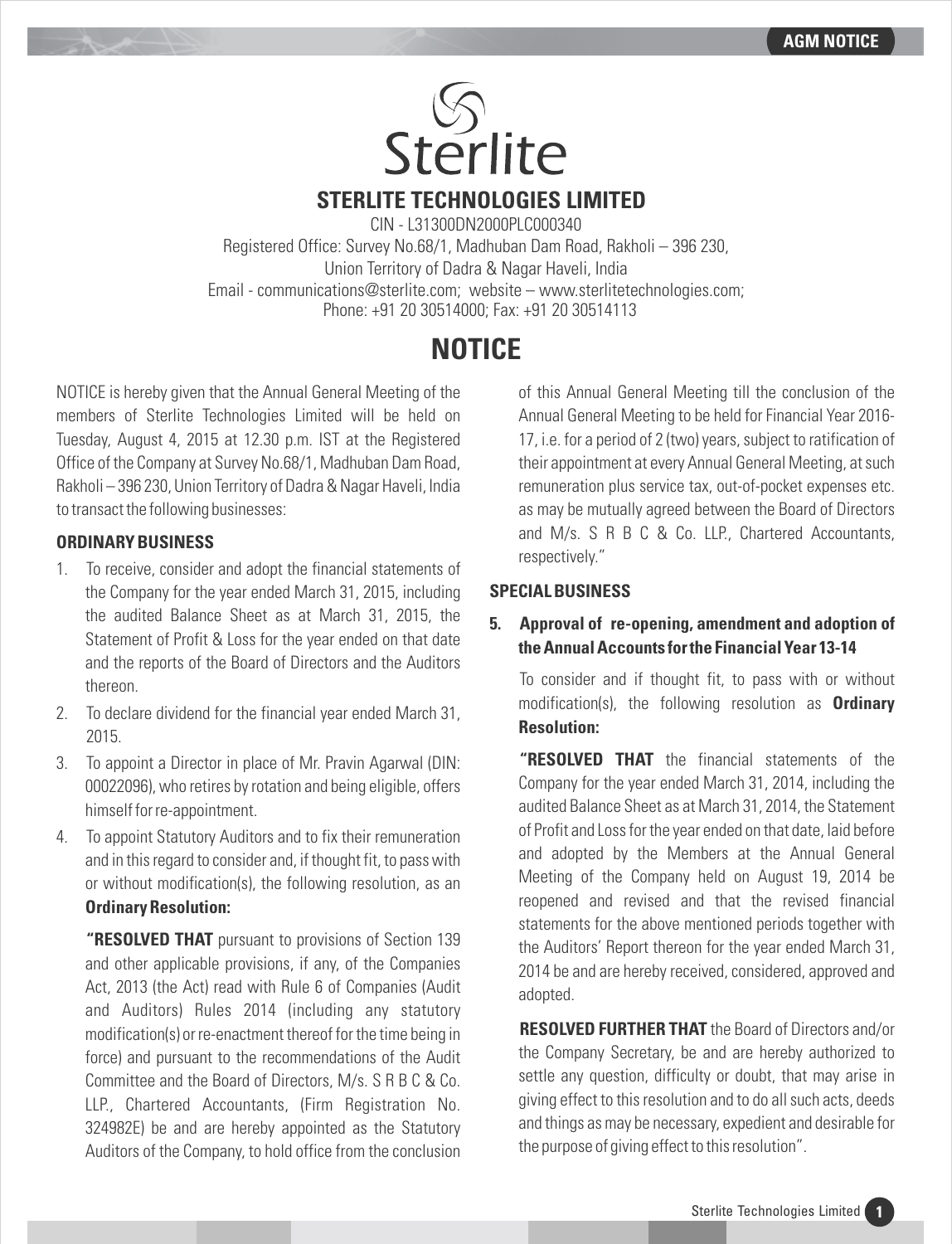# **6. Appointment of Ms. Avaantika Kakkar as an Independent Director of the Company:**

To consider and if thought fit, to pass with or without modification(s), the following resolution as an **Ordinary Resolution:**

**"RESOLVED THAT** pursuant to the provisions of Sections 149, 150, 152, 160, Schedule IV and any other applicable provisions of the Companies Act, 2013 read with Companies (Appointment and Qualifications of Directors) Rules 2014 (including any statutory modification(s) or re-enactment thereof for the time being in force) and Clause 49 of the Listing Agreement, Ms. Avaantika Kakkar (DIN 06966972), a Non-Executive Independent Director of the Company, who was appointed as Additional Director of the Company by the Board of Directors with effect from December 29, 2014 in terms of Section 161(1) of the Companies Act, 2013 and whose term of office expires at the ensuing Annual General Meeting and who has submitted a notice in writing under Section 160 of the Act proposing her candidature for the office of Director and who has submitted a declaration that she meets the criteria for independence as provided in section 149(6) of the Act be and is hereby appointed as an Independent Director of the Company for a term of 5 (five) consecutive years ending on December 28, 2019, not liable to retirement by rotation.

**RESOLVED FURTHER THAT** the Board of Directors and/or the Company Secretary, be and are hereby authorised to settle any question, difficulty or doubt, that may arise in giving effect to this resolution and to do all such acts, deeds and things as may be necessary, expedient and desirable for the purpose of giving effect to this resolution".

# **7. Re-Appointment of Mr. Pravin Agarwal as a Vice Chairman & Whole-time Director of the Company**

To consider and if thought fit, to pass with or without modification(s), the following resolution as a **Special Resolution:**

**"RESOLVED THAT** pursuant to the provisions of Sections 196, 197 and other applicable provisions of the Companies Act, 2013 and the Companies (Appointment and Remuneration of Managerial Personnel) Rules, 2014, read with Schedule V of the Companies Act, 2013, including any statutory modification(s) or re-enactment(s) thereof, for the time being in force, approval of the members be and is hereby accorded to the re-appointment of Mr. Pravin Agarwal (DIN 00022096) as a Whole-time Director of the Company for a period of 5 (five) years with effect from October 30, 2015 on the terms and conditions including remuneration, as are set out in the draft of the Agreement to be entered into between the Company and Mr. Pravin Agarwal, the draft Agreement is hereby approved (main terms of which are set out in the explanatory statement hereto), with liberty to the Board of Directors (hereinafter referred to as "the Board", which term shall include the Nomination and Remuneration Committee of the Board constituted for the purpose) to alter and vary from time to time the terms and conditions of the said re-appointment and/or remuneration as it may deem fit and as may be acceptable to Mr. Pravin Agarwal, subject to the same not exceeding the applicable limits as specified in Section 197 read with Schedule V of the Act or any statutory modification(s) or re-enactment thereto.

**RESOLVED FURTHER THAT** the Board be and is hereby authorised to do all acts and take all such steps as may be necessary, proper or expedient to give effect to this resolution."

# **8. Re-Appointment of Dr. Anand Agarwal as a Wholetime Director of the Company**

To consider and if thought fit, to pass with or without modification(s), the following resolution as a **Special Resolution:**

**"RESOLVED THAT** pursuant to the provisions of Sections 196, 197 and other applicable provisions of the Companies Act, 2013 and the Companies (Appointment and Remuneration of Managerial Personnel) Rules, 2014, read with Schedule V of the Companies Act, 2013, including any statutory modification(s) or re-enactment(s) thereof, for the time being in force, approval of the members be and is hereby accorded to the re-appointment of Dr. Anand Agarwal (DIN 00057364) as a Whole-time Director of the Company for a period of 5 (five) years with effect from July 30, 2015 on the terms and conditions including remuneration, as are set out in the draft of the Agreement to be entered into between the Company and Dr. Anand Agarwal, the draft Agreement is hereby approved (main terms of which are set out in the explanatory statement hereto), with liberty to the Board of Directors (hereinafter referred to as "the Board", which term shall include the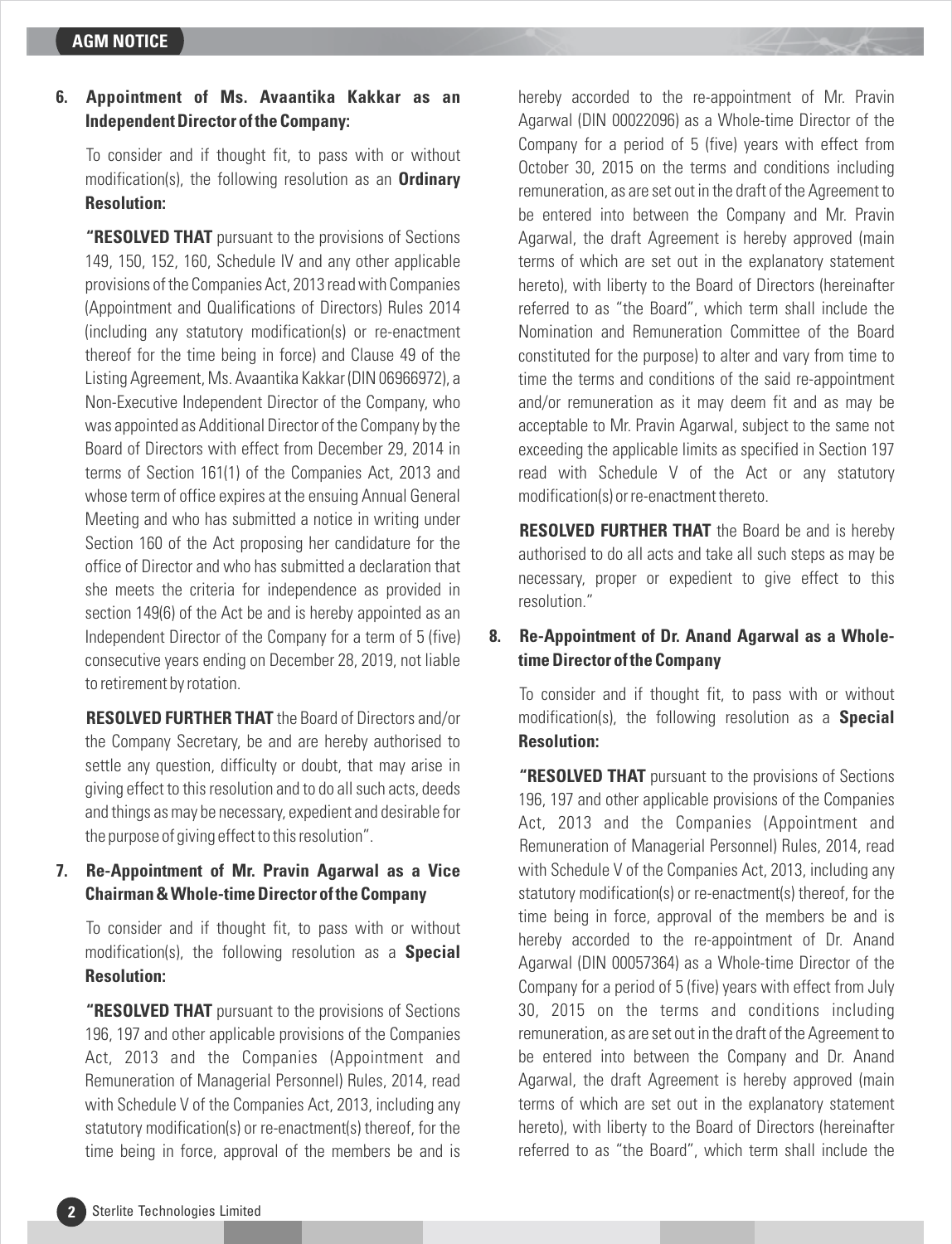Nomination and Remuneration Committee of the Board constituted for the purpose) to alter and vary from time to time the terms and conditions of the said re-appointment and/or remuneration as it may deem fit and as may be acceptable to Dr. Anand Agarwal, subject to the same not exceeding the applicable limits as specified in Section 197 read with Schedule V of the Act or any statutory modification (s) or re-enactment thereto.

**RESOLVED FURTHER THAT** the Board be and is hereby authorised to do all acts and take all such steps as may be necessary, proper or expedient to give effect to this resolution."

# **9. Payment of remuneration to Non-Executive Directors of the Company**

To consider and if thought fit, to pass, with or without modification(s), the following resolution as a **Special Resolution:**

**"RESOLVED THAT** in supersession of the resolutions previously passed by the shareholders in this regard and pursuant to the provisions of Section 197, 198 and any other applicable provisions of the Companies Act, 2013, the Companies (Appointment and Remuneration of Managerial Personnel) Rules, 2014 and Clause 49 of the Listing Agreement (including any statutory modification(s) or reenactment thereof for the time being in force), the Non-Executive Directors of the Company (i.e. directors other than the Managing Director and / or the Whole-time Directors) be paid, remuneration in addition to the sitting fee for attending the meetings of the Board of Directors or Committees thereof, as the Board of Directors may from time to time determine, not exceeding in aggregate one percent of the Net Profits or such other percentage of Net Profits of the Company for each financial year, as computed in the manner laid down in section 198 of the Companies Act, 2013, or any statutory modification(s) or re-enactment thereof.

**RESOLVED FURTHER THAT** the Board of Directors of the Company (including Nomination and Remuneration Committee) be and is hereby authorised to do all acts and take all such steps as may be necessary, proper or expedient to give effect to this resolution."

#### **10. Approve the remuneration of the Cost Auditor**

To consider and, if thought fit, to pass with or without

modification(s), the following resolution, as an **Ordinary Resolution:**

**"RESOLVED THAT** pursuant to provisions of Section 148 and other applicable provisions, if any, of the Companies Act, 2013 read with Rule 14 of Companies (Audit and Auditors) Rules 2014 (including any statutory modification(s) or re-enactment thereof, for the time being in force), approval of the Company be and is hereby accorded to the payment of remuneration of  $\bar{\bar{\xi}}$  2.25 Lacs per annum plus service tax, as applicable and reimbursement of actual travel and out-of-pocket expenses, if any, to Mr. Kiran Naik, Cost Accountant (Registration Number 10927) for audit of the cost records of the Company for the Financial Year 2015 -16.

**RESOLVED FURTHER THAT** the Board of Directors of the Company be and is hereby authorized to do all acts and take all such steps as may be necessary, proper or expedient to give effect to this resolution."

# **11. To offer or invite for subscription of Non-Convertible Debentures on private placement basis**

To consider and, if thought fit, to pass with or without modification(s), the following resolution, as **Special Resolution:**

**"RESOLVED THAT** pursuant to the provisions of Sections 42, 71 and all other applicable provisions, if any, of the Companies Act, 2013, read with the Companies (Prospectus and Allotment of Securities) Rules, 2014 (including any statutory modifications, amendments or re-enactments thereto for the time being in force), and subject to the provisions of the Articles of Association of the Company, consent of the Company be and is hereby accorded to the Board of Directors of the Company (hereinafter referred to as the "Board" which term shall be deemed to include person(s) authorised and / or any committee which the Board may have constituted or hereinafter constitute to exercise its powers including the powers conferred by this resolution) for making offer(s) or invitation(s) to subscribe to the issue of secured / unsecured redeemable Non-Convertible Debentures on a private placement basis, in one or more series / tranches on such terms and conditions as the Board of Directors of the Company may, from time to time, determine and consider proper and most beneficial to the Company including, without limitation, as to when the said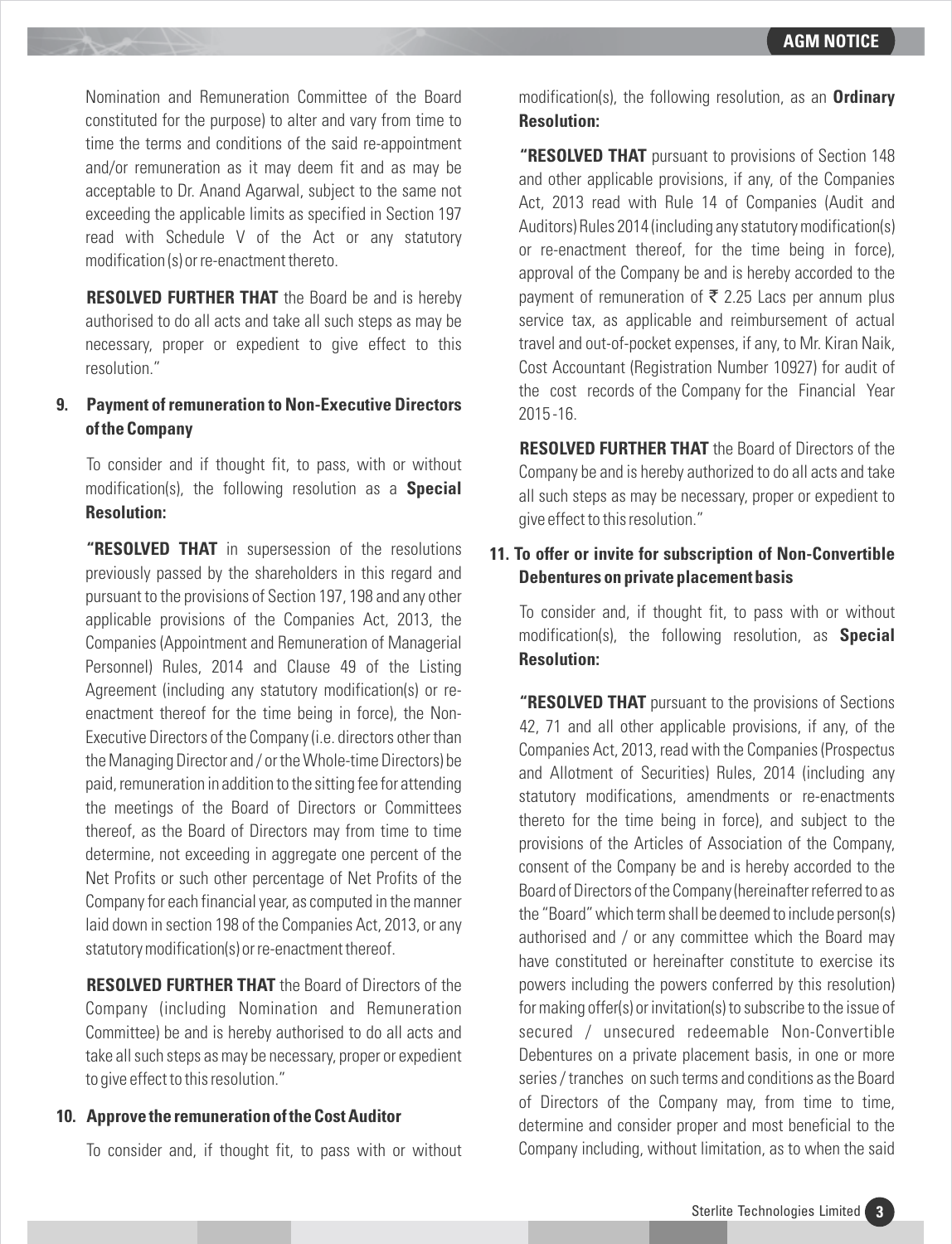Debentures be issued, the consideration for the issue, utilization of the issue proceeds and all matters connected with or incidental thereto; such that the aggregate amount does not exceed  $\bar{\tau}$  750 crores during a period of one vear from the date of passing of this resolution and that the said borrowing is within the overall borrowing limit of the Company.

**RESOLVED FURTHER THAT** the Board of Directors or person(s) as may be authorized by the Board, be and is/are hereby authorized to do all such acts, deeds, matters and things as may be necessary, desirable, expedient for mortgaging and / or charging the properties of the Company and for giving effect to the aforesaid resolution."

**12. Raising of the funds through Qualified Institutions Placement (QIP)/ External Commercial Borrowings (ECBs) with rights of conversion into Shares/ Foreign Currency Convertible Bonds (FCCBs)/ American Depository Receipts (ADRs)/ Global Depository Receipts (GDRs) /Optionally or Compulsorily Convertible Redeemable Preference Shares (OCPs/CCPs) etc. pursuant to Section 62 of Companies Act, 2013**

To consider and, if thought fit, to pass with or without modification(s), the following resolution, as **Special Resolution:**

**"RESOLVED THAT** pursuant to Section 62(1)(c) and all other applicable provisions, if any, of the Companies Act, 2013 (including any statutory modifications, amendments or re-enactments thereto for the time being in force) and the applicable rules thereunder (the **"Act"**) and any applicable subsisting sections of the Companies Act, 1956, as amended, and the enabling provisions of the Memorandum of Association and Articles of Association of the Company, and subject to and in accordance with any other applicable law or regulation, in India or outside India, including without limitation, the provisions of the Securities and Exchange Board of India (Issue of Capital and Disclosure Requirements) Regulations, 2009 (the **"SEBI ICDR Regulations"**) (including any statutory modification or reenactment thereof, for the time being in force), the Listing Agreements entered into with the respective stock exchanges where the shares of the Company are listed, the provisions of the Foreign Exchange Management Act, 1999, as amended, including the Foreign Exchange Management

(Transfer or Issue of Security by a Person Resident Outside India) Regulations, 2000, as amended, the Issue of Foreign Currency Convertible Bonds and Ordinary Shares (Through Depository Receipt Mechanism) Scheme, 1993, as amended, and in accordance with the rules, regulations, guidelines, notifications, circulars and clarifications issued thereon from time to time by the Government of India (**"GOI"**), the Reserve Bank of India (**"RBI"**), the Securities and Exchange Board of India (**"SEBI"**), the Registrar of Companies (the **"RoC"**), the stock exchanges where the shares of the Company are listed (the **"Stock Exchanges"**), and/ or any other competent authorities, and subject to any required approvals, consents, permissions and / or sanctions of the Ministry of Corporate Affairs, the Ministry of Commerce & Industry (Foreign Investment Promotion Board / Secretariat for Industrial Assistance), the SEBI, the RoC, the RBI and any other appropriate statutory, regulatory or other authority and subject to such conditions and modifications as may be prescribed, stipulated or imposed by any of them while granting such approvals, consents, permissions and / or sanctions, which may be agreed to by the Board of Directors of the Company (hereinafter called the **"Board"** which term shall be deemed to include any committee which the Board has constituted or may hereinafter constitute to exercise its powers including the power conferred by this resolution), the consent, authority and approval of the Company be and is hereby accorded to the Board to create, issue, offer and allot (including with provisions for reservation on firm and / or competitive basis, of such part of issue and for such categories of persons including employees of the Company, as may be permitted), either in India or in the course of international offering(s) in one or more foreign markets, equity shares of the Company (the **"Equity Shares"**), American depository receipts, global depository receipts, foreign currency convertible bonds and/ or other financial instruments convertible into or exercisable for Equity Shares (including warrants, or otherwise, in registered or bearer form), fully convertible debentures, partly convertible debentures and / or any security convertible into Equity Shares with or without voting / special rights and/ or securities linked to Equity Shares and / or securities with or without detachable warrants with right exercisable by the warrant holder to convert or subscribe to Equity Shares pursuant to a green shoe option, if any (all of which are hereinafter collectively referred to as the **"Securities"**) or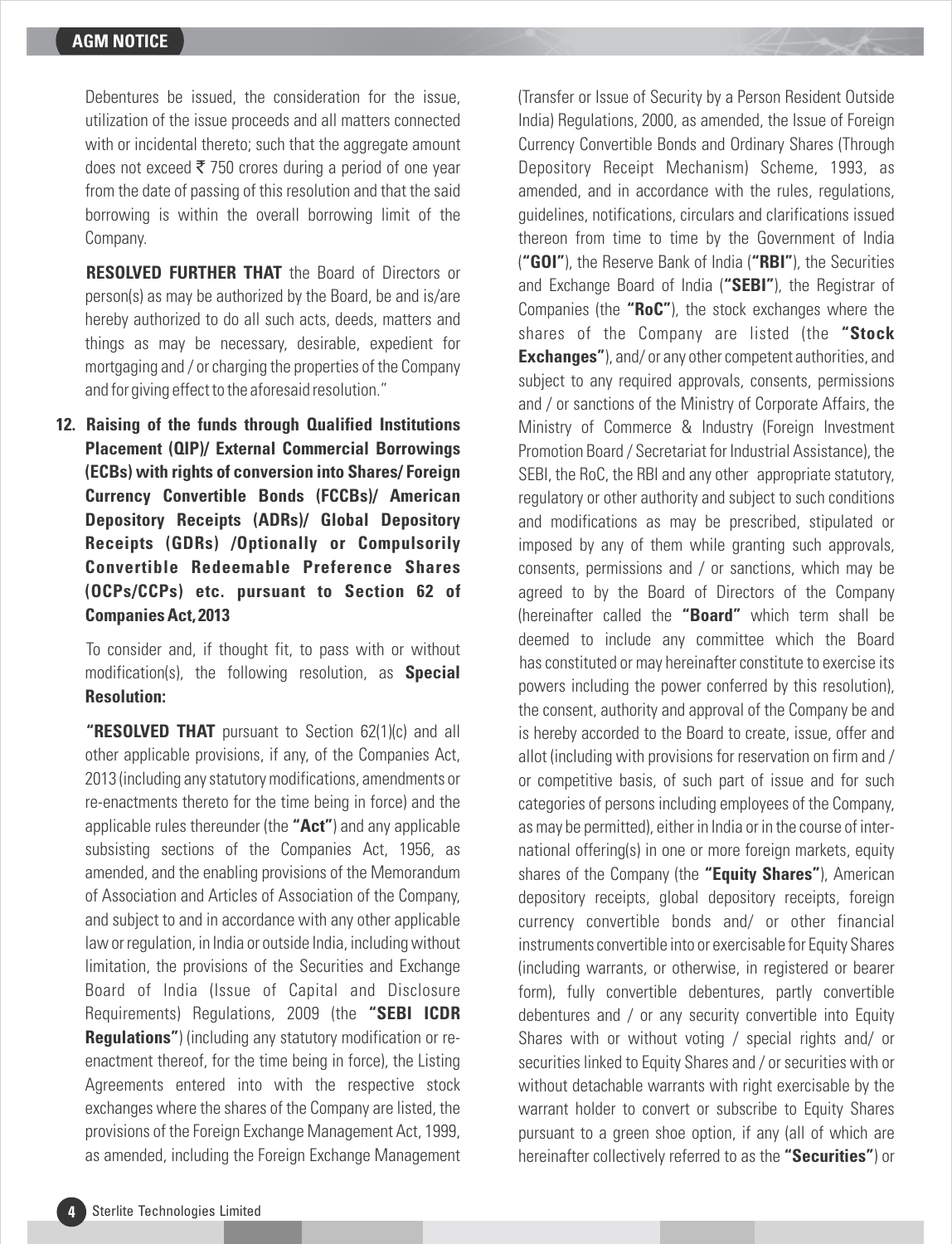any combination of Securities, in one or more tranches, whether rupee denominated or denominated in foreign currency, through public and / or private offerings and / or on preferential allotment basis or any combination thereof or by issue of prospectus and / or placement document and/ or other permissible / requisite offer document to any eligible person(s), including but not limited to qualified institutional buyers in accordance with Chapter VIII of the SEBI ICDR Regulations, or otherwise, foreign / resident investors (whether institutions, incorporated bodies, mutual funds, individuals or otherwise), venture capital funds (foreign or Indian), alternative investment funds, foreign institutional investors, foreign portfolio investors, Indian and / or bilateral and / or multilateral financial institutions, nonresident Indians, stabilizing agents, state industrial development corporations, insurance companies, provident funds, pension funds, and / or any other categories of investors whether or not such Investors are members of the Company (collectively called the **"Investors"**), as may be decided by the Board at its discretion and permitted under applicable laws and regulations for an aggregate amount not exceeding  $\bar{\tau}$  1,000 Crores or equivalent thereof inclusive of such premium as may be fixed on such Securities at such a time or times, in such a manner and on such terms and conditions including security, rate of interest, discount (as permitted under applicable law) etc., as may be deemed appropriate by the Board at its absolute discretion including the discretion to determine the categories of Investors to whom the offer, issue and allotment shall be made to the exclusion of other categories of Investors at the time of such offer, issue and allotment considering the prevailing market conditions and other relevant factors and wherever necessary in consultation with lead manager(s) and / or underwriter(s) and / or other advisor(s) for such issue.

**RESOLVED FURTHER THAT** if any issue of Securities is made by way of a Qualified Institutions Placement in terms of Chapter VIII of the SEBI ICDR Regulations (hereinafter referred to as **"Eligible Securities"**within the meaning of the SEBI ICDR Regulations), the allotment of the Eligible Securities, or any combination of Eligible Securities as may be decided by the Board shall be completed within twelve months from the date of this resolution or such other time as may be allowed under the SEBI ICDR Regulations from time to time at such a price being not less than the price determined in accordance with the pricing formula provided under Chapter VIII of the SEBI ICDR Regulations. The Company may, in accordance with the applicable laws, also offer a discount of not more than 5% or such percentage as permitted under the applicable laws on the price calculated in accordance with the pricing formula provided under the SEBI ICDR Regulations.

**RESOLVED FURTHER THAT** in the event that Equity Shares are issued to qualified institutional buyers under Chapter VIII of the SEBI ICDR Regulations, the relevant date for the purpose of pricing of the Equity Shares shall be the date of the meeting in which the Board decides to open the proposed issue of Equity Shares and in the event that convertible securities (as defined under the SEBI ICDR Regulations) are issued to qualified institutional buyers under Chapter VIII of the SEBI ICDR Regulations, the relevant date for the purpose of pricing of such securities, shall be either the date of the meeting in which the Board decides to open the issue of such convertible securities or the date on which the holders of such convertible securities become entitled to apply for the equity shares, as may be determined by the Board.

**RESOLVED FURTHER THAT** the relevant date for the determination of applicable price for the issue of any other Securities shall be as per the regulations / guidelines prescribed by the SEBI, the Ministry of Corporate Affairs, the RBI, the GOI through their various departments, or any other regulator and the pricing of any Equity Shares issued upon the conversion of the Securities shall be made subject to and in compliance with the applicable rules and regulations.

**RESOLVED FURTHER THAT** in pursuance of the aforesaid resolution:

- a) the Securities to be so offered, issued and allotted shall be subject to the provisions of the Memorandum of Association and Articles of Association of the Company; and
- b) the Equity Shares that may be issued by the Company shall rank pari passu with the existing Equity Shares of the Company in all respects.

**RESOLVED FURTHER THAT** without prejudice to the generality of the above, subject to applicable laws, regulations and guidelines and subject to approvals, consents and permissions, if any, of any governmental body, authority or regulatory institution including any conditions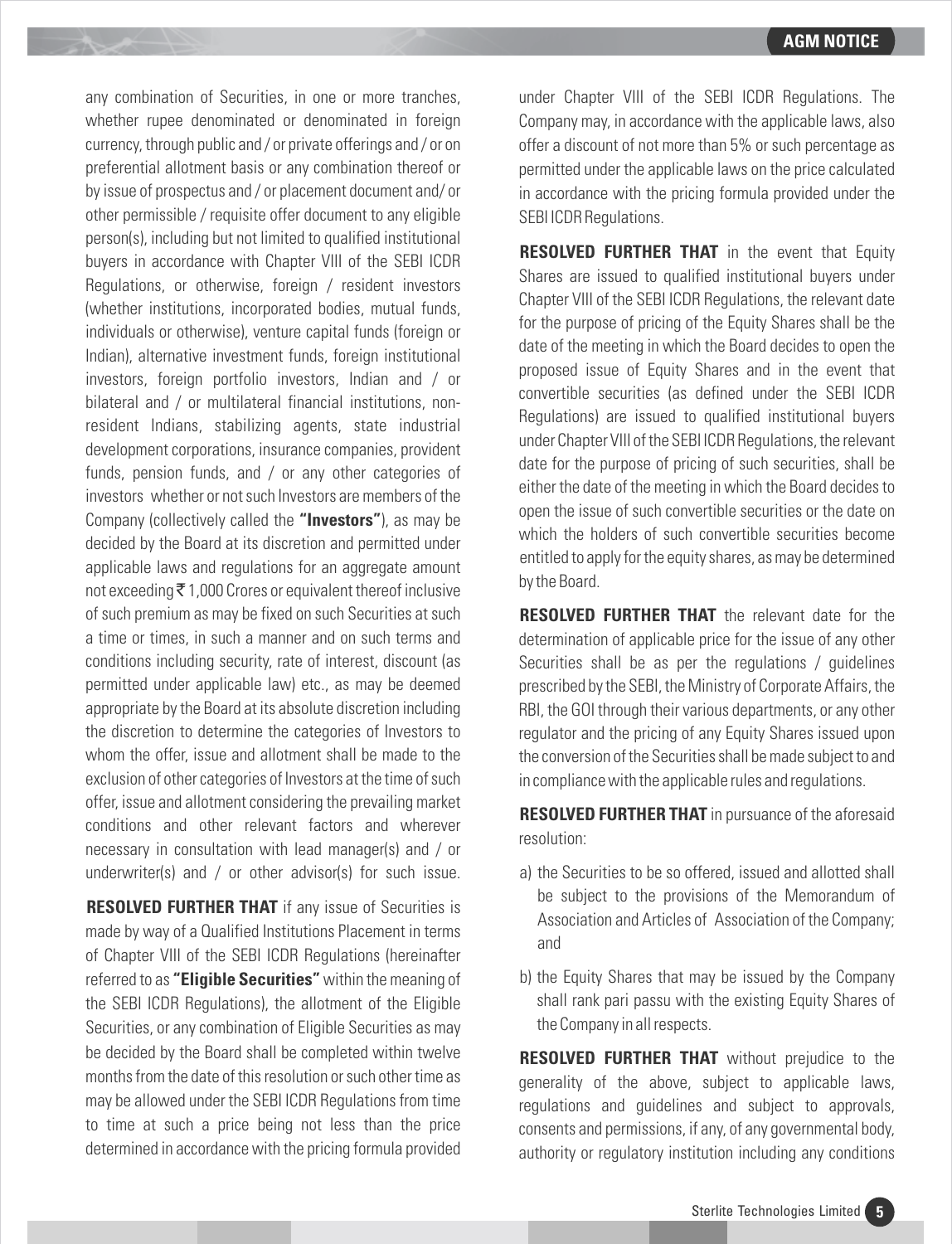as may be prescribed in granting such approvals or permissions by such governmental authority or regulatory institution, the aforesaid Securities may have such features and attributes or any terms or combination of terms that provide for the tradability and free transferability thereof in accordance with the prevailing practices in the capital markets including but not limited to the terms and conditions for issue of additional Securities and the Board be and is hereby authorized in its absolute discretion in such manner as it may deem fit, to dispose of such Securities that are not subscribed.

**RESOLVED FURTHER THAT** the Board be and is hereby authorized to issue and allot such number of Equity Shares as may be required to be issued and allotted upon conversion of any Securities or as may be necessary in accordance with the terms of the offering, all such Equity Shares ranking pari passu with the existing Equity Shares in all respects.

**RESOLVED FURTHER THAT** for the purpose of giving effect to the resolution described above, the Board be and is hereby authorized on behalf of the Company to do all such acts, deeds, matters and things including but not limited to finalization and approval of the preliminary as well as final offer document(s), determining the form and manner of the issue, including the class of investors to whom the Securities are to be issued and allotted, number of Securities to be allotted, issue price, face value, discounts permitted under applicable law (now or hereafter), premium amount on issue / conversion of the Securities, if any, rate of interest, execution of various agreements, deeds, instruments and other documents, including the private placement offer letter, creation of mortgage/ charge in accordance with the provisions of the Act in respect of any Securities as may be required either on pari passu basis or otherwise, as it may in its absolute discretion deem fit, necessary, proper or desirable, and to give instructions or directions and to settle all questions, difficulties or doubts that may arise in regard to the issue, offer or allotment of Securities and utilization of the issue proceeds and to accept and to give effect to such modifications, changes, variations, alterations, deletions, additions as regards the terms and conditions as may be required by the SEBI, the RoC, the lead managers, or other authorities or agencies involved in or concerned with the issue of Securities and as the Board may in its absolute discretion deem fit and proper in the best interest of the Company without being required to seek any further consent or approval of the members or otherwise, and that all or any of the powers conferred on the Company and the Board vide this resolution may be exercised by the Board or such committee thereof as the Board has constituted or may constitute in this behalf, to the end and intent that the members shall be deemed to have given their approval thereto expressly by the authority of this resolution, and all actions taken by the Board or any committee constituted by the Board to exercise its powers, in connection with any matter(s) referred to or contemplated in any of the foregoing Resolutions be and are hereby approved, ratified and confirmed in all respects.

**RESOLVED FURTHER THAT** the Board be and is hereby authorized to engage / appoint the lead managers, underwriters, guarantors, depositories, custodians, registrars, stabilizing agent, trustees, bankers, advisors and all such agencies as may be involved or concerned in such offerings of Securities and to remunerate them by way of commission, brokerage, fees or the like and also to enter into and execute all such arrangements, agreements, memoranda, documents etc. with such agencies and to seek the listing of such Securities on one or more national and/ or international stock exchange(s).

**RESOLVED FURTHER THAT** the Board be and is hereby authorized to delegate (to the extent permitted by law) all or any of the powers herein conferred to any committee of directors, or any Whole-time director or directors or any other officer or officers of the Company to give effect to the aforesaid resolution."

# **13. To adopt new Articles of Association of the Company containing regulations in conformity with the Companies Act, 2013:**

To consider and, if thought fit, to pass with or without modification(s), the following resolution, as a **Special Resolution:**

**"RESOLVED THAT** pursuant to the provisions of Section 14 and other applicable provisions of the Companies Act, 2013 (the Act), and applicable Rules thereunder, if any, (including any statutory modifications, amendments or re-enactments thereto for the time being in force), approval be and is hereby accorded for substituting the Articles of Association of the Company with a new set of Articles of Association as specified in the explanatory statement to this resolution.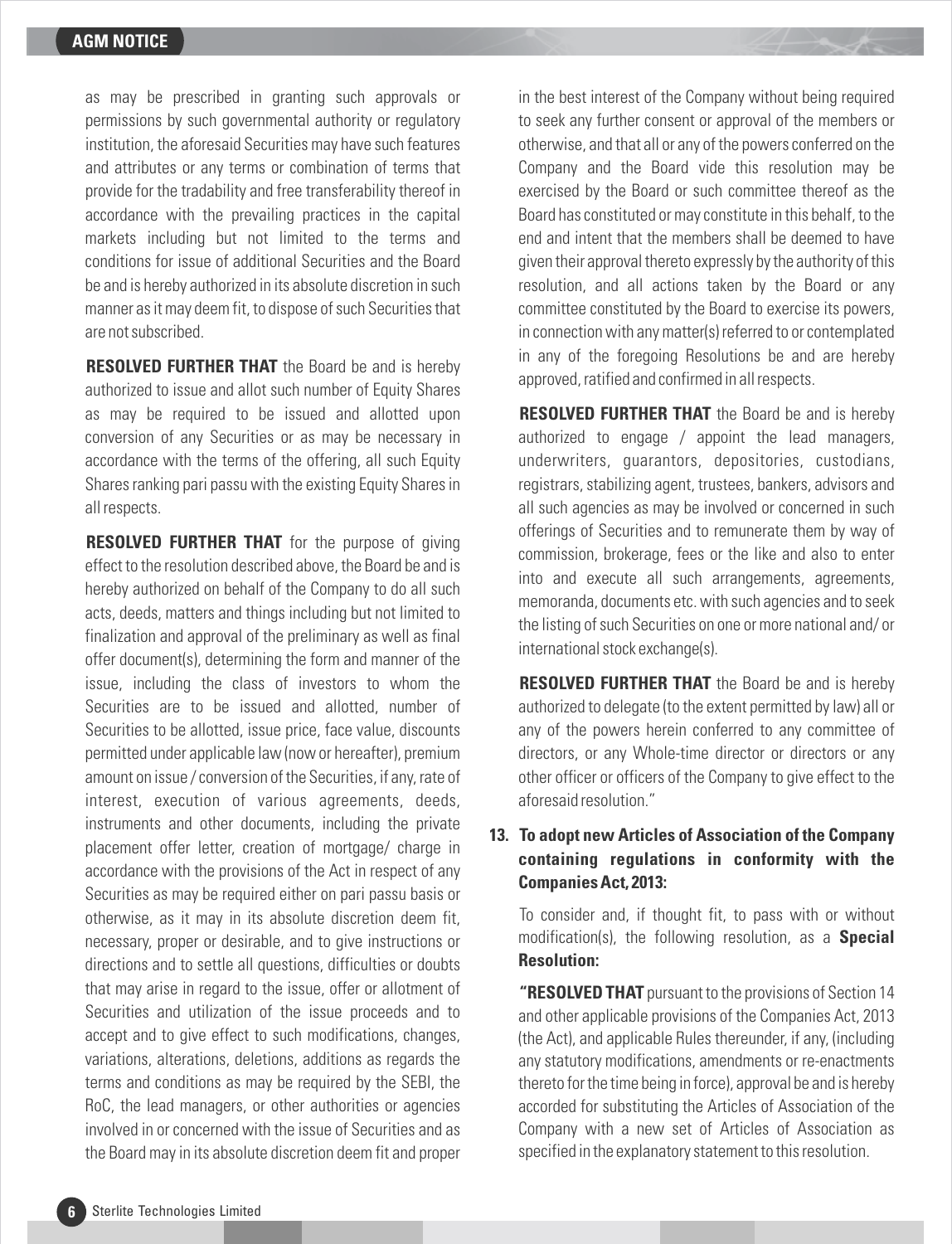**RESOLVED FURTHER THAT** the Board of Directors be and is hereby authorised to do all acts, deeds, matters and things and take all such steps as may be necessary, proper or expedient to give effect to this resolution."

#### **14. Approve related party transactions**

To consider and, if thought fit, to pass with or without modification(s), the following resolution, as **Special Resolution:**

**"RESOLVED THAT** pursuant to Clause 49 of the Equity Listing Agreement entered into by the Company with National Stock Exchange of India Limited and BSE Limited and Section 188 and other applicable provisions, if any, of the Companies Act, 2013 (hereinafter referred to as "the Act") and Rules made thereunder, the Memorandum and Articles of Association of the Company (including any statutory modifications, amendments or re-enactments thereto for the time being in force) and any other approvals that may be required in this regard, consent, approval and authority of the Company be and is hereby accorded to the Board of Directors of the Company (hereinafter referred to as the "Board" which term shall be deemed to include person(s) authorised and / or any committee which the Board may have constituted or hereinafter constitute to exercise its powers including the powers conferred by this resolution), to enter into a contract(s) to buy, purchase, procure, obtain, arrange aluminum and/or related material as required by the Company, in one or more tranches/ series of transactions directly/indirectly from Vedanta Limited (erstwhile Sesa Sterlite Limited) and/or any of its subsidiary or associate company/ body corporate upto a value of  $\bar{\tau}$ 1,700 Crores for the period up to the next Annual General meeting of the Company on such terms and conditions and in such manner as may be mutually acceptable and execute all required documents including agreements, memorandum and other documents with such modifications as may be required from time to time and to do all such acts, deeds, matters and things as may be deemed necessary and/or expedient in its discretion for giving effect to the aforesaid transaction(s) in the best interest of the Company.

**RESOLVED FURTHER THAT** the Board of Directors be and are hereby jointly and severally authorized to approve the aforesaid transaction(s) and to sign any instrument or document that may be required to give effect to the above resolution, to settle any question, difficulty or doubt that may arise and do all such acts, deeds, matters and things, as may be necessary to give effect to this resolution."

#### **15. Approve related party transactions**

To consider and, if thought fit, to pass with or without modification(s), the following resolution, as **Special Resolution:**

**"RESOLVED THAT** pursuant to Clause 49 of the Equity Listing Agreement entered into by the Company with National Stock Exchange of India Limited and BSE Limited and Section 188 and other applicable provisions, if any, of the Companies Act, 2013 (hereinafter referred to as "the Act") and Rules made thereunder, the Memorandum and Articles of Association of the Company (including any statutory modifications, amendments or re-enactments thereto for the time being in force) and any other approvals that may be required in this regard, consent, approval and authority of the Company be and is hereby accorded to the Board of Directors of the Company (hereinafter referred to as the "Board" which term shall be deemed to include person(s) authorised and / or any committee which the Board may have constituted or hereinafter constitute to exercise its powers including the powers conferred by this resolution), to enter into a contract(s) to sale, provide, arrange power conductors, cables, wires and/or parts, equipment, related material thereof in one or more tranches/ series of transactions directly/indirectly to Sterlite Power Grid Ventures Limited and/or any of its subsidiary or associate company/body corporate upto a value of  $\bar{c}500$  Crores for the period up to the next Annual General meeting of the Company on such terms and conditions and in such manner as may be mutually acceptable and execute all required documents including agreements, memorandum and other documents with such modifications as may be required from time to time and to do all such acts, deeds, matters and things as may be deemed necessary and/or expedient in its discretion for giving effect to the aforesaid transaction(s) in the best interest of the Company.

**RESOLVED FURTHER THAT** the Board of Directors be and are hereby jointly and severally authorized to approve the aforesaid transaction(s) and to sign any instrument or document that may be required to give effect to the above resolution, to settle any question, difficulty or doubt that may arise and do all such acts, deeds, matters and things, as may be necessary to give effect to this resolution.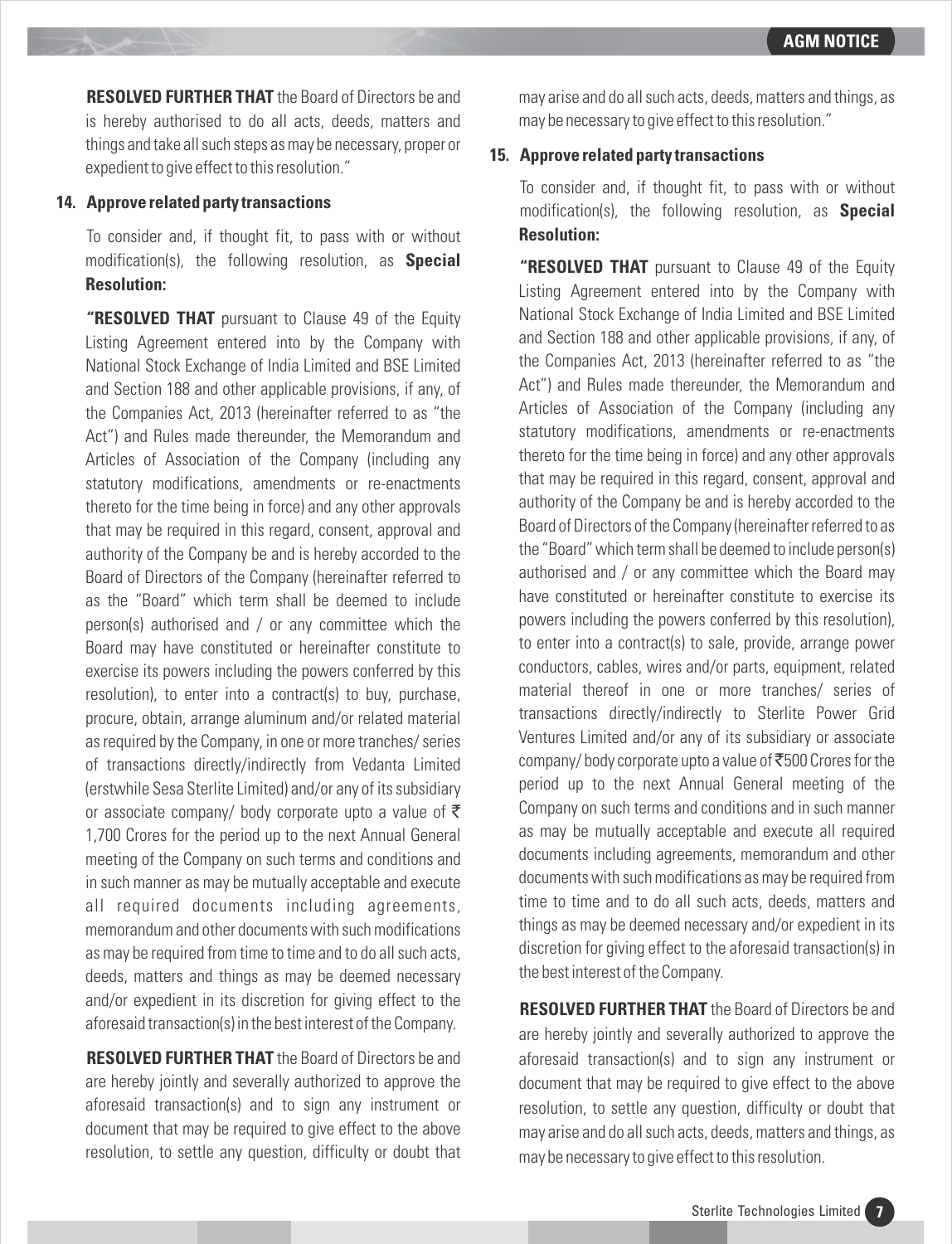By order of the Board of Directors for **Sterlite Technologies Limited** 

#### **Amit Deshpande**

Company Secretary & AGM – Legal

Date: May 18, 2015 , Place: Pune

# **NOTES:**

- 1. An Explanatory Statement pursuant to Section 102 (1) of the Companies Act, 2013, relating to the Special Businesses to be transacted at the meeting is annexed hereto.
- 2. A MEMBER ENTITLED TO ATTEND AND VOTE AT THE GENERAL MEETING, IS ENTITLED TO APPOINT A PROXY TO ATTEND AND VOTE ON A POLL IN THE MEETING, INSTEAD OF HIMSELF AND THE PROXY NEED NOT BE A MEMBER OF THE COMPANY.
- 3. Proxies, in order to be effective, must be duly filled, stamped, signed and deposited at the Registered Office of the Company not later than 48 hours before the commencement of the meeting. A form of Proxy and Admission Slip is enclosed.

A person can act as a proxy on behalf of members not exceeding 50 (fifty) and holding in the aggregate not more than ten percent of the total share capital of the Company carrying voting rights. A member holding more than ten percent of the total share capital of the Company carrying voting rights may appoint a single person as proxy and such person shall not act as a proxy for any other person or shareholder.

- 4. During the period beginning 24 hours before the time fixed for the commencement of the meeting and ending with the conclusion of the meeting, a member would be entitled to inspect the proxies lodged at any time during the business hours of the Company, provided that not less than three days of notice in writing is given to the Company.
- 5. Corporate Members intending to send their authorized representative to attend the Meeting are requested to send a certified copy of the Board Resolution authorizing their representative to attend and vote on their behalf at the Meeting.
- 6. Members attending the Annual General Meeting are requested to bring their copies of Annual Report along with the duly filled attendance slip.
- 7. The Register of Directors and Key Managerial Personnel and their shareholding, maintained under Section 170 of the Companies Act, 2013, will be available for inspection by the members at the Meeting.
- 8. The Register of Contracts or Arrangements in which Directors are interested, maintained under Section 189 of the Companies Act 2013, will be available for inspection by the members at the Meeting.
- 9. The Register of Members and Share Transfer Books will remain closed from Saturday, July 25, 2015 to Tuesday, August 4, 2015 (both days inclusive) for determining the names of members eligible for dividend on Equity Shares, if declared at the Meeting.
- 10. If Dividend on Equity Shares as recommended by the Board of Directors for the financial year ended March 31, 2015 is approved at the Annual General Meeting, payment of such dividend will be made as under –
	- a) To all Beneficial Owners in respect of shares held in dematerialized form as per the data as may be made available by the National Securities Depository Limited and the Central Depository Services (India) Limited as of the close of business hours on July 24, 2015.
	- b) To all Members in respect of shares held in physical form after giving effect to valid transfers in respect of transfer requests lodged with the Company on or before the close of business hours on July 24, 2015.
- 11. All correspondence relating to transfer and transmission of shares, sub-division of shares, issue of duplicate share certificates, change of address, dematerialization of shares, payment of dividend etc. will be attended to and processed at the office of Registrar & Share Transfer Agent viz. M/s. Karvy Computershare Private Limited, Hyderabad (Karvy). For contact details, of the Registrars and Share Transfer Agents please refer to Corporate Governance Report in the Annual Report.
- 12. Members holding shares in dematerialized form are requested to intimate all changes pertaining to their bank details, NECS, ECS, mandates, power of attorney, change of address/name/email address(es), etc. to their Depository Participant only and not to the Company's Registrars and Share Transfer Agents. Changes intimated to the Depository Participant will automatically get reflected in the Company's records which will help the Company and its Registrar and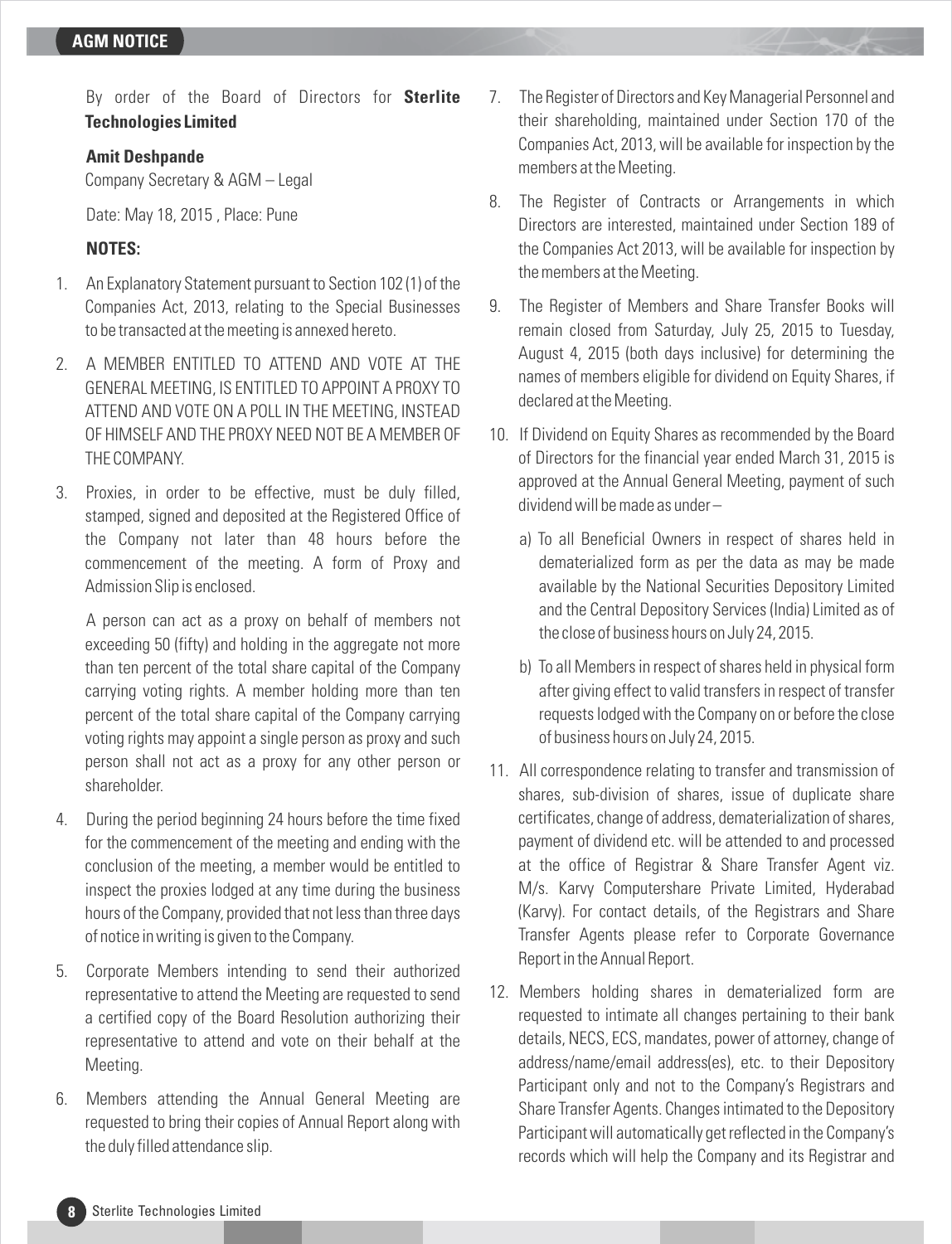Share Transfer Agents to provide efficient and better service to the Members. Members holding shares in physical form are requested to advice such changes to the Company's Registrar and Share Transfer Agents, M/s Karvy Computershare Private Limited.

- 13. Members holding shares in physical form are requested to consider converting their holding to dematerialized form to eliminate all risks associated with physical shares and for ease in portfolio management. Members can contact the Company's Registrar and Share Transfer Agents, M/s Karvy Computershare Private Limited, or directly approach any depository participant for assistance in this regard.
- 14. Reserve Bank of India has initiated National Electronic Clearing Service (NECS) for credit of dividend directly to the bank account of Members.
	- Members holding shares in dematerialized form are requested to register their latest Bank Account details (Core Banking Solutions enabled account number, 9 digit MICR and 11 digit IFS code) with their Depository Participant.
	- Members holding shares in physical form are requested to provide their latest Bank Account details (Core Banking Solutions enabled account number, 9 digit MICR and 11 digit IFS code) along with their folio number to the Company's Registrar and Share Transfer Agents, M/s Karvy Computershare Private Limited.
- 15. The shareholders holding shares in dematerialized form would receive their dividend directly to the bank account nominated by them through their Depository Participant, subject to validity of the same.
- 16. Members who hold shares in physical form in multiple folios in identical names or joint holding in the same order of names are requested to send the share certificates to Karvy, for consolidation into a single folio.
- 17. The members who are interested to avail of nomination facility may obtain the necessary application from Karvy.
- 18. The Securities and Exchange Board of India (SEBI) has mandated the submission of Permanent Account Number (PAN) by every participant in securities market. Members holding shares in electronic form are, therefore, requested to submit their PAN to their Depository Participants with whom they are maintaining their demat accounts. Members

holding shares in physical form can submit their PAN to the Company / Karvy.

- 19. Non-Resident Indian Members are requested to inform Karvy, immediately of:
	- (a) Change in their residential status on return to India for permanent settlement.
	- (b) Particulars of their bank account maintained in India with complete name, branch, account type, account number and address of the bank with pin code number, if not furnished earlier.
- 20. The queries, if any, on the Annual Report should be sent to the Company in the name of Company Secretary or Chief Financial Officer at its Registered Office in such a way that the Company will receive the same at least 7 (seven) days before the Annual General Meeting.
- 21. As required under Clause 49 of the Listing Agreement with the stock exchanges, the relevant details of persons seeking appointment / re-appointment as Directors are furnished in the Corporate Governance Section of Annual Report.
- 22. All documents proposed for approval, if any, in the above Notice and documents specifically stated to be open for inspection in the Explanatory Statement are open for inspection at the Registered Office of the Company between 2.00 p.m. and 5.00 p.m. on all working days (except Saturdays, Sundays and Holidays) up to the date of announcement of the results.
- 23. Transfer of dividend: Those members who have not so far encashed their dividend warrants for the year 2007-08, 2008-09, 2009-10, 2010-11, 2011-2012, 2012-2013 and 2013-14 may claim or approach the Registrar & Share Transfer Agents of the Company, for payment thereof as the same will be transferred to the Investor Education and Protection Fund of the Central Government, pursuant to Section 125 of the Companies Act, 2013 as under:
	- Dividend for the year 2007-08: on September 30, 2015
	- Dividend for the year 2008-09: on August 30, 2016
	- Dividend for the year 2009-10: on August 19, 2017
	- Dividend for the year 2010-11: on October 25, 2018
	- Dividend for the year 2011-12: on October 17, 2019
	- Dividend for the year 2012-13: on September 11, 2020
	- Dividend for the year 2013-14: on September 24, 2021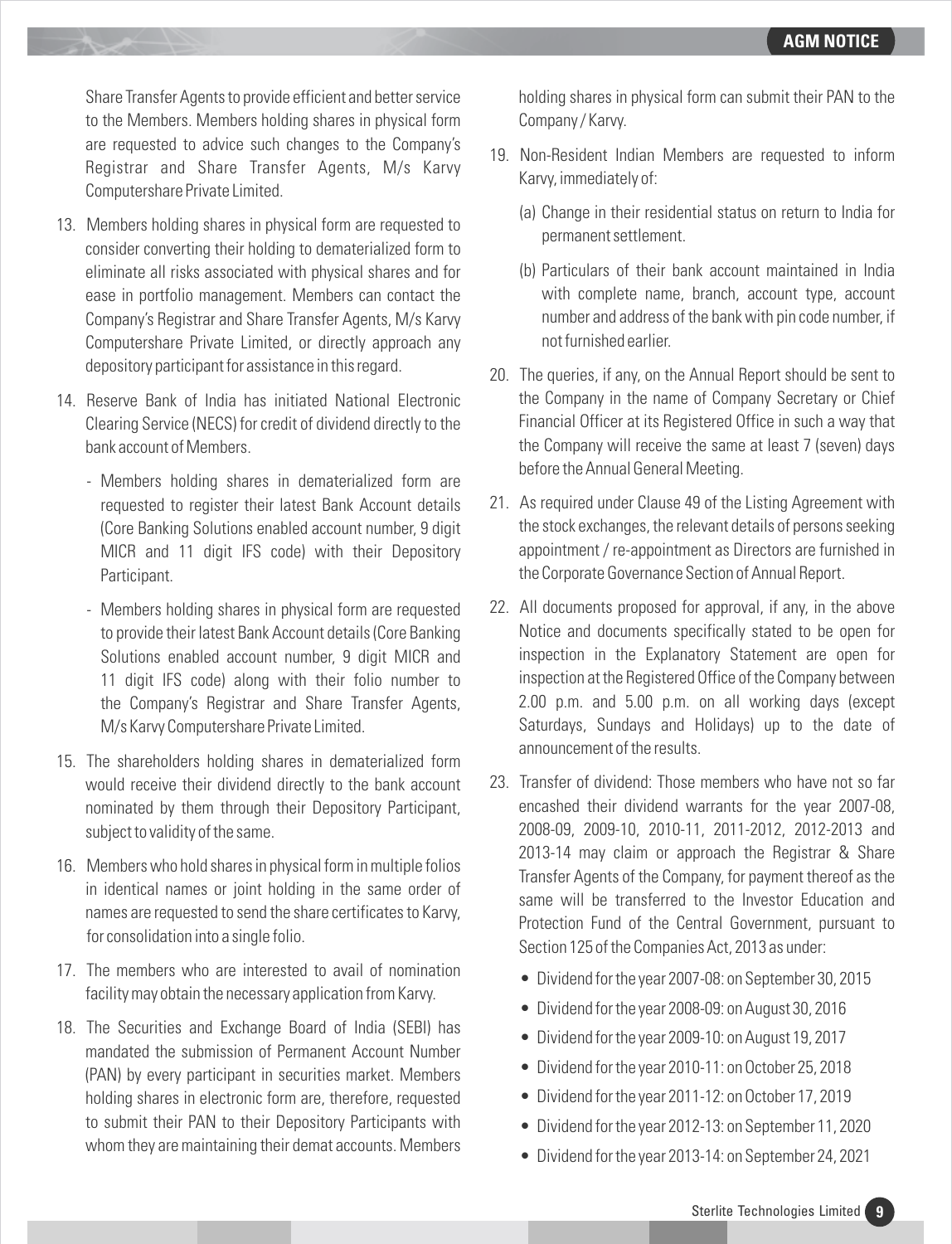- 24. To support the 'Green Initiative', the Members who have not registered their e-mail addresses are requested to register the same with your Depository Participants or with Karvy to enable us to send you the communications meant for the members via email.
- 25. The business set out in the Notice will be transacted through remote e-voting and ballot paper at the venue of the meeting and the Company is providing facility for the same. The complete details of the instructions for remote e- voting and voting at the venue of the AGM are annexed to this notice.

By order of the Board of Directors for **Sterlite Technologies Limited**

**Amit Deshpande**

Company Secretary & AGM – Legal

Date: May 18, 2015 Place: Pune

## **EXPLANATORY STATEMENT**

(Pursuant to Section 102 of the Companies Act, 2013)

#### **ITEM 5**

Your Company claims deduction for its R&D expenditure under provisions of the Income Tax Act, 1961. Further, pursuant to "Guidelines for approval in FORM 3CM of companies having inhouse R&D centres recognized by DSIR and submission of report in FORM 3CL under section 35 (2AB) of Income Tax Act, 1961" ('R&D Guidelines'), the Company is required to mention the expenditure in schedules/notes to accounts in the Annual Report after getting the same duly audited by Statutory Auditors. In another provision of the R&D Guidelines, the Company is required to report the eligible expenditure in the audited financials statement prepared for the purpose of published annual report as well as for the purpose of Income Tax Return.

In view of the above, in order to enable the Company to claim benefit of the exemption as provided under the Income Tax Act, 1961, it is proposed to make necessary changes only in the notes to accounts by inserting details of R&D capital expenditure (R&D revenue expenditure is already disclosed in the audited financials). Your Company is proposing a minor revision to audited financial statements for FY 2013-14 which were approved by the Board of directors on April 30, 2014 and adopted by shareholders in the AGM on August 19, 2014, by incorporating details of the R&D capital expenditure in the notes.

The provisions relating to revision of accounts are now covered under Section 131 of the Companies Act, 2013. However, Section 131 has not been notified to be in effect till date. The Company is therefore relying on General Circular No. 1/2003 issued by the Ministry of Corporate Affairs dated January 13, 2003 (MCA Circular) whereby a company is permitted to reopen and revise its accounts in order to comply with technical requirements of taxation laws and further adopt the revised annual accounts in the subsequent annual general meeting and file with the Registrar of Companies.

In view of the above, the Board of Directors of the Company in its meeting held on May 18, 2015 approved the revised financial statements for the financial year ended March 31, 2014, incorporating the revised notes and the Statutory Auditors of the Company have issued their revised report thereon.

The revised audited Balance Sheet, Statement of Profit and Loss, Cash Flow Statement and Auditors' Report on the reopened and revised financial statements for the Financial Year 2013-14 has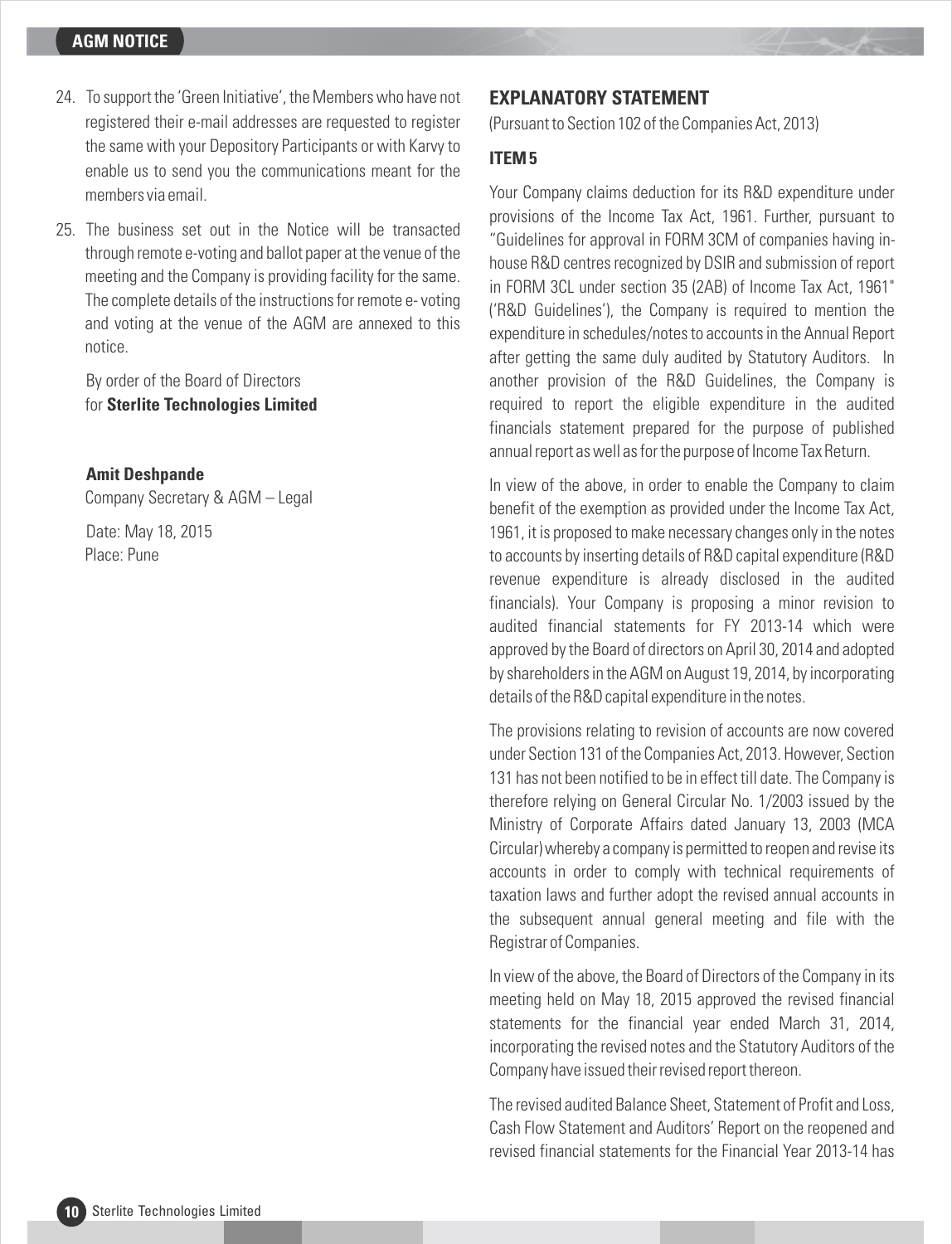been annexed to the Explanatory Statement of this Notice. The revised financial statements are also available for inspection of the members at the Registered Office of the Company upto the date of the Annual General Meeting.

In light of above, you are requested to accord your approval to the Ordinary Resolution as set out at Agenda Item No. 5 of the accompanying Notice.

None of the Directors or Key Management Persons or their relatives have any concern or interest, financial or otherwise in passing of the said resolution.

#### **ITEM 6**

The Board of Directors of the Company had appointed Ms. Avaantika Kakkar as Additional Director of the Company effective from December 29, 2014 pursuant to provisions of Section 161(1) of the Companies Act, 2013 (the Act) to hold office upto the ensuing Annual General Meeting and then upto December 28, 2019, subject to approval of the members of the Company.

The Company has received a notice from Ms. Avaantika Kakkar proposing her candidature as Director of the Company along with requisite deposit as per the provisions of Section 160 of the Companies Act, 2013.

Considering aforesaid, it is proposed to appoint Ms. Avaantika Kakkar as Non-Executive Independent Director for a term of 5 (five) consecutive years ending on December 28, 2019 as per the provisions of Sections 149, 152, Schedule IV of the Companies Act, 2013 read with Companies (Appointment and Qualifications of Directors) Rules, 2014. Ms. Kakkar has experience in structured finance, foreign direct investment, private equity, acquisition transactions and joint ventures.

Ms. Avaantika Kakkar is not disqualified from being appointed as a Director in terms of Section 164 of the Act and has given her consent to act as a Director. Copy of the draft letter for appointment of Ms. Avaantika Kakkar as an Independent Director setting out the terms and conditions is available for inspection by members at the Registered Office of the Company and also displayed on the website of the Company www.sterlitetechnologies.com

In the opinion of the Board, Ms. Avaantika Kakkar fulfills the conditions specified in Section 149, 152 and Schedule IV of the Companies Act, 2013 read with Companies (Appointment and Qualifications of Directors) Rules, 2014. The Company has also

received a declaration that she meets the criteria for independence as provided in section 149(6) of the Act and Clause 49 of the Listing Agreement.

The Board of Directors believe that the association of Ms. Avaantika Kakkar with the Company would be of immense benefit to the progress of the Company and accordingly, the Board recommends the appointment of Ms. Avaantika Kakkar as Independent Director as set out in Item No. 6 for the approval of the shareholders of the Company.

The disclosure as required to be provided pursuant to Clause 49 of the Listing Agreement is provided in the Corporate Governance Report which is being circulated to Members.

Except for Ms. Avaantika Kakkar, being an appointee, none of the Directors and Key Managerial Personnel of the Company and their relatives are concerned or interested, financially or otherwise, in the proposed Ordinary Resolution as set out in Item No. 6 of this Notice.

#### **ITEM 7**

Mr. Pravin Agarwal's appointment as a Whole-time Director of the Company is valid upto October 29, 2015. It is proposed to reappoint him as Whole-time Director for the further period of 5 (five) years. The Board of Directors at its Meeting held on May 18, 2015 has, subject to the approval of members, re-appointed Mr. Pravin Agarwal as Whole-time Director of the Company for a period of 5 (five) years commencing from October 30, 2015 in accordance with the provisions of Sections 196, 197 and 203 and Schedule V of the Companies Act, 2013. The Act also requires approval of the Members of the Company for the said appointment.

The profile of Mr. Pravin Agarwal and other disclosures as required to be provided pursuant to Clause 49 of the Listing Agreement is given in the Corporate Governance Report, which is part of the Annual Report. The terms of appointment of Mr. Pravin Agarwal are as under:

- I. Period of Appointment: October 30, 2015 to October 29, 2020
- II. Remuneration:
	- 1) Salary and Personal Allowance:

Basic Salary and Personal Allowance payable to Mr. Pravin Agarwal shall be subject to a maximum limit of ` **15,00,00,000/-** (Rupees Fifteen Crores Only) per annum, as may be determined by the Board from time to time.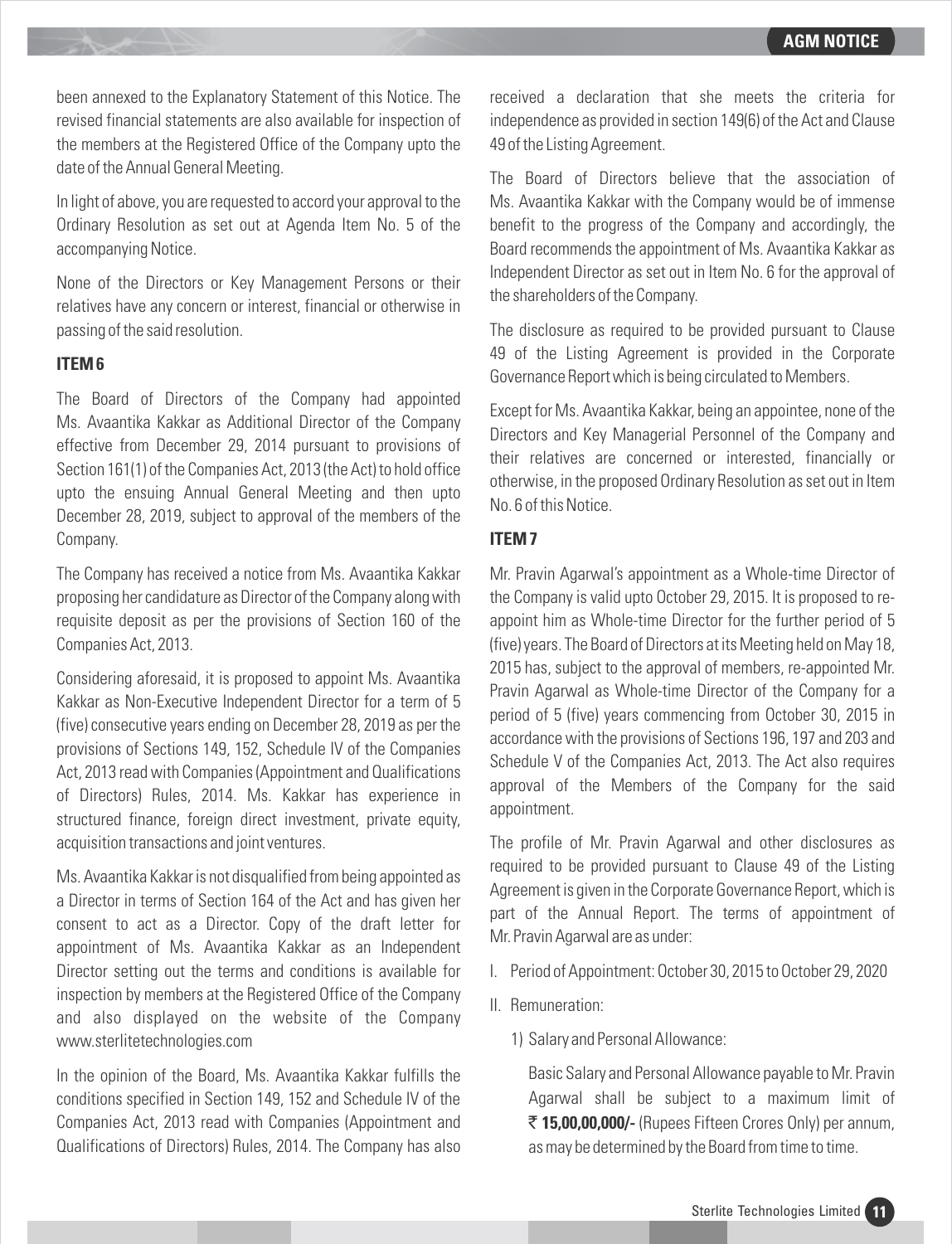- 2) Perquisites:
	- i) In addition to salary and personal allowance as above, Mr. Pravin Agarwal will be entitled to perquisites including House Rent Allowance (or Company owned/leased accommodation in lieu thereof as per Company's rules), medical reimbursement, bonus, credit card and annual club membership fees, medical/accident insurance, servants and other benefits as per the rules of the Company, subject to maximum limit of `**10,00,00,000/-** (Rupees Ten Crores Only) per annum.
	- ii) Reimbursement of expenses incurred for travelling, boarding and lodging including for spouse and attendant(s) during business trip(s), provision of car for use on the Company's Business, telephone expenses at residence and club membership shall be reimbursed and not considered as perquisites.
- 3) Mr. Pravin Agarwal will be entitled to a performance based incentive as may be recommended by the "Nomination and Remuneration Committee" and approved by the Board of Directors not exceeding 150% of Basic Salary and Personal Allowance in a financial year.

The Nomination and Remuneration Committee of the Board of Directors may, at its discretion pay to Mr. Pravin Agarwal any remuneration within the limits here in above stipulated and revise or restructure the same from time to time, within these limits. The valuation of perquisites will be done at cost to the Company.

For purposes of leave accumulation, gratuity, provident fund, superannuation and other benefits, the services of Mr. Pravin Agarwal will be considered as continuous and this reappointment including the re-appointment on account of retirement of rotation will not be considered as any break in service.

The total remuneration shall be restricted to the limits as prescribed in Section 197 read with Schedule V of the Companies Act, 2013. Company's contribution to Provident Fund, Superannuation Fund, Gratuity and Encashment of Leave as per the rules of the Company payable to Mr. Pravin Agarwal will not be considered for calculating the limits of perquisites as per Schedule V of the Act. In case of inadequacy of profits, the aforesaid remuneration will be paid as minimum remuneration in accordance with provisions of Schedule V of the Companies Act, 2013 and subject to the approval of Central Government, if required.

#### **OTHER TERMS**

- a) The Whole-time Director shall be entitled to compensation for loss of office as provided in Section 202 of the Companies Act, 2013.
- b) No sitting fees shall be paid to the Whole-time Director for attending meetings of the Board of Directors or any Committee of the Board.
- c) The contract of appointment of Mr. Pravin Agarwal is terminable by either the Board of Directors or by Mr. Pravin Agarwal giving to the other 90 days notice in writing.
- d) In order to comply with the provision of Section 152 regarding number of Directors liable to retire by rotation, Mr. Pravin Agarwal will be considered to be liable to retire by rotation.
- e) The Whole-time Director will perform his duties as such with regard to all work of the Company and he will manage and attend to such business and carry out the orders and directions given by the Board from time to time in all respects and conform to and comply with all such directions and regulations as may from time to time be given and made by the Board.
- f) The Whole-time Director shall act in accordance with the Articles of Association of the Company and shall abide by the provisions contained in Section 166 of the Act with regard to duties of Directors.
- g) The Whole-time Director shall adhere to the Company's Code of Business Conduct & Ethics for Directors and Management Personnel.

Mr. Pravin Agarwal satisfies all the conditions set out in Part-I of Schedule V to the Act as also conditions set out under subsection (3) of Section 196 of the Act for being eligible for his reappointment. He is not disqualified from being appointed as Director in terms of Section 164 of the Act.

In view of the provisions of Sections 196, 197 and any other applicable provisions of the Companies Act, 2013, the Board believes that the Company has grown extensively under the guidance of Mr. Pravin Agarwal and that he possesses the necessary expertise and experience to accelerate the Company's operations and achieve its vision and hence recommends the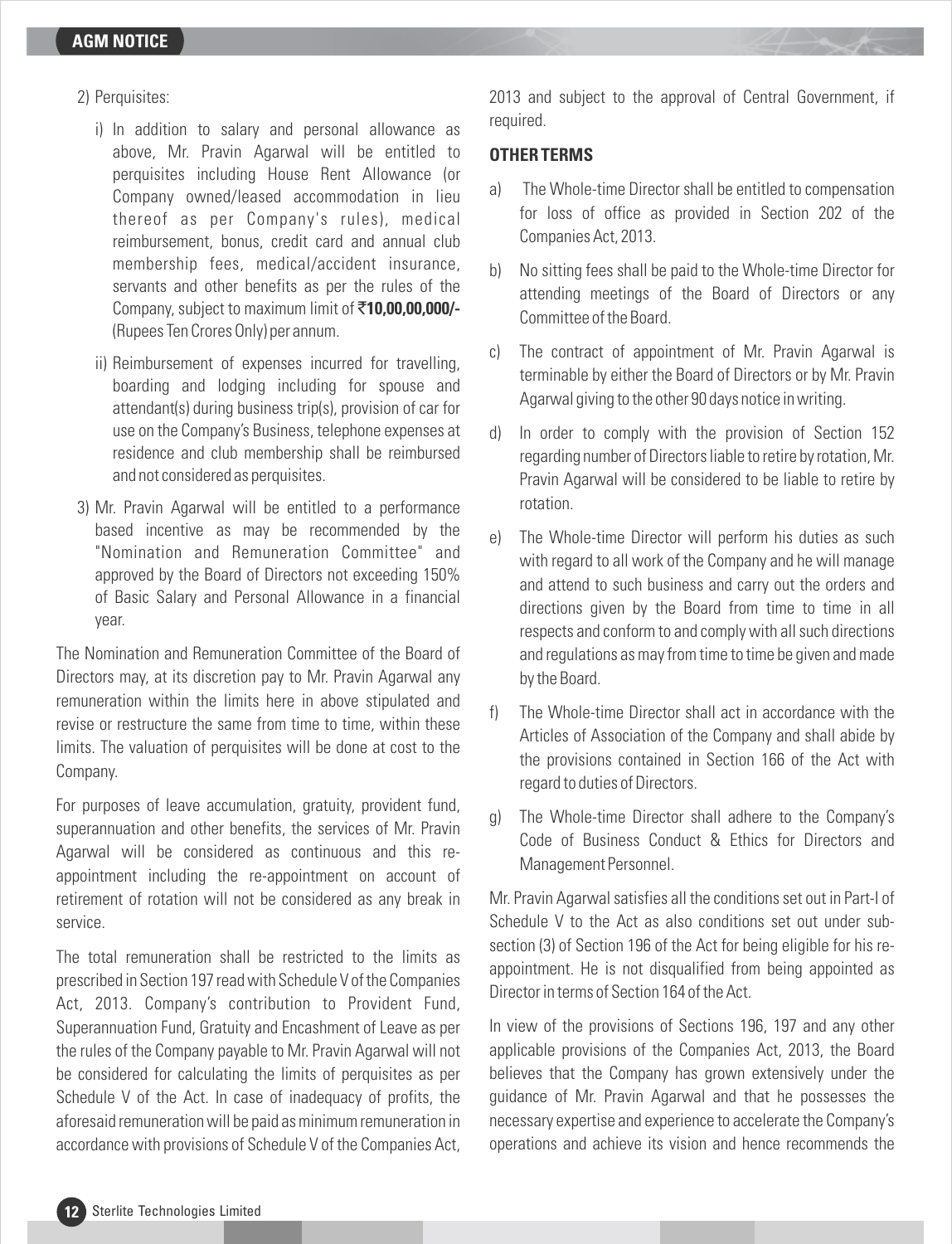resolution appearing at Item No. 7 of the Notice for your approval.

The draft service agreement proposed to be entered into between the Company and Mr. Pravin Agarwal is available for inspection by the members at the Registered Office of the Company on all working days up to the date of the ensuing Annual General Meeting.

Mr. Pravin Agarwal is interested in his appointment. In addition, Mr. Anil Agarwal being brother of Mr. Pravin Agarwal and Mr. Pratik Agarwal, being son of Mr. Pravin Agarwal may be deemed to be interested in this resolution. None of the Directors except as stated above and Key Managerial Personnel of the Company and their relatives are concerned or interested, financially or otherwise, in the proposed Special Resolution as set out in Item No. 7 of this Notice.

#### **ITEM 8**

Dr. Anand Agarwal's appointment is valid as a Whole-time Director of the Company upto July 29, 2015. It is proposed to reappoint him as Whole-time Director for the further period of 5 (five) years. The Board of Directors at its Meeting held on May 18, 2015 has, subject to the approval of members, re-appointed Dr. Anand Agarwal as Whole-time Director of the Company for a period of 5 (five) years commencing from July 30, 2015 in accordance with the provisions of Sections 196, 197 and 203 and Schedule V of the Companies Act, 2013. The Act also requires approval of the members of the Company for the said appointment.

The profile of Dr. Anand Agarwal and other disclosures as required to be provided pursuant to Clause 49 of the Listing Agreement is given in the Corporate Governance Report, which is part of the Annual Report. The terms of appointment of Dr. Anand Agarwal are as under:

- I. Period of Appointment: July 30, 2015 to July 29, 2020.
- II. Remuneration:
	- 1) Salary and Personal Allowance:

Basic Salary and Personal Allowance payable to Dr. Anand Agarwal shall be subject to a maximum limit of ` **8,00,00,000** (Rupees Eight Crores Only) per annum.

- 2) Perquisites:
	- i) In addition to salary and personal allowance as above, Dr. Anand Agarwal will be entitled to

perquisites including House Rent Allowance (or Company owned/leased accommodation in lieu thereof as per Company's rules), medical| reimbursement, bonus, credit card and annual club membership fees, medical/accident insurance, servants and other benefits as per the rules of the Company, as may be determined by the Board from time to time subject to maximum limit of ` **2,00,00,000/-**(Rupees Two Crores Only) per annum.

- ii) Reimbursement of expenses incurred for travelling, boarding and lodging including for spouse and attendant(s) during business trip(s), provision of car for use on the Company's Business, telephone expenses at residence and club membership shall be reimbursed and not considered as perquisites.
- 3) Dr. Anand Agarwal will be entitled to a performance based incentive as may be recommended by the "Nomination and Remuneration Committee" and approved by the Board of Directors not exceeding 150% of basic salary and personal allowances in a financial year.

The Nomination and Remuneration Committee of the Board of Directors may, at its discretion pay to Dr. Anand Agarwal any remuneration within the limits hereinabove stipulated and revise or restructure the same from time to time, within these limits. The valuation of perquisites will be done at cost to the Company.

For purposes of leave accumulation, gratuity, provident fund, superannuation and other benefits, the services of Dr. Anand Agarwal will be considered as continuous and this reappointment will not be considered as any break in service.

The total remuneration shall be restricted to the limits as prescribed in Schedule V of the Companies Act, 2013. Company's contribution to Provident Fund, Superannuation Fund, Gratuity and Encashment of Leave as per the rules of the Company payable to Dr. Anand Agarwal will not be considered for calculating the limits of perquisites as per Schedule V of the Act. In case of inadequacy of profits the aforesaid remuneration will be paid as minimum remuneration in accordance with provisions of Schedule V of the Companies Act, 2013 and subject to the approval of Central Government, if required.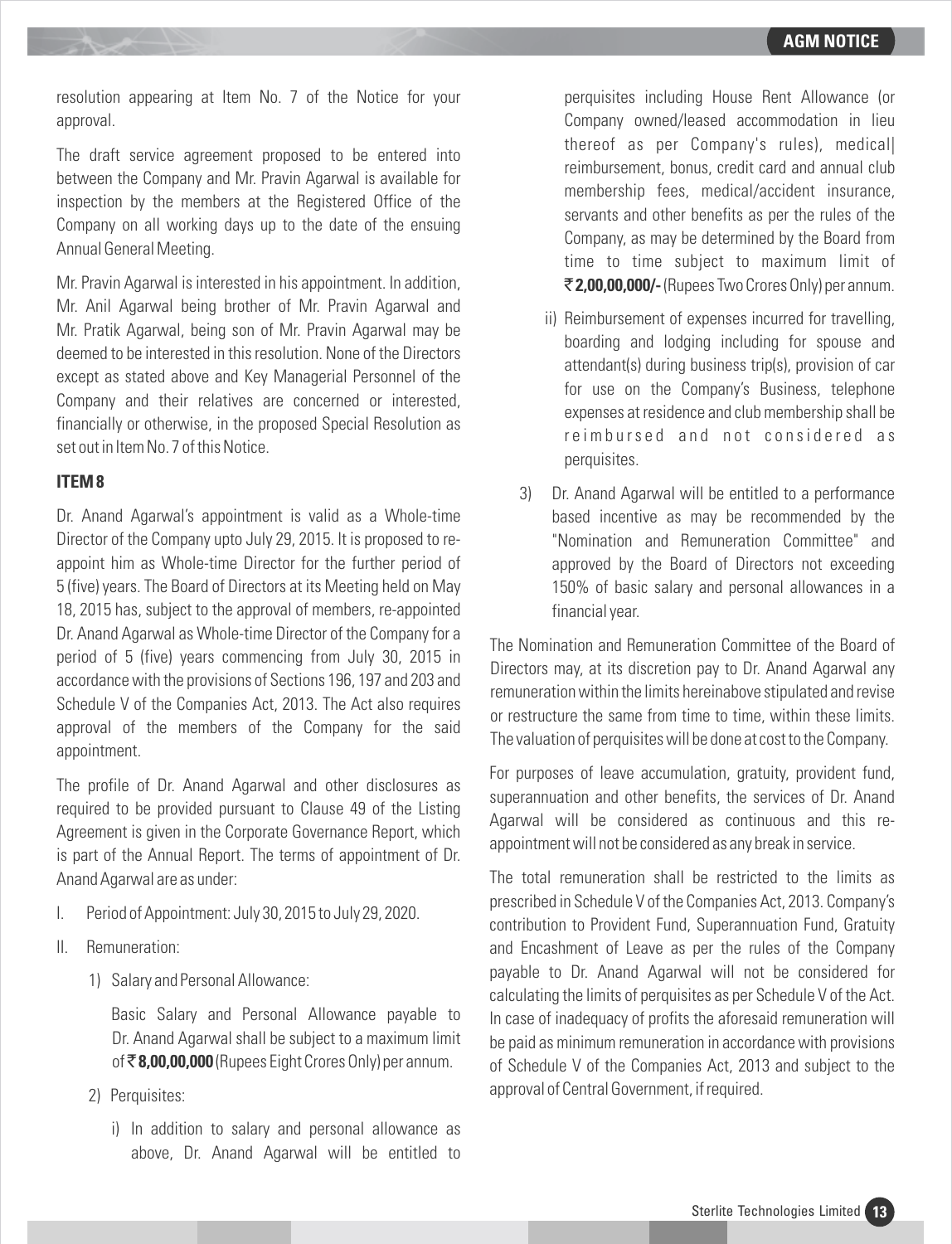#### **OTHER TERMS**

- a) The Whole-time Director shall be entitled to compensation for loss of office as provided in Section 202 of the Companies Act, 2013.
- b) No sitting fees shall be paid to the Whole-time Director for attending meetings of the Board of Directors or any Committee of the Board.
- c) The contract of appointment of Dr. Anand Agarwal is terminable by either the Board of Directors or by Dr. Anand Agarwal giving to the other 90 days notice in writing.
- d) In order to comply with the provision of Section 152 regarding number of Directors liable to retire by rotation, Dr. Anand Agarwal will be considered to be liable to retire by rotation.
- e) The Whole-time Director will perform his duties as such with regard to all work of the Company and he will manage and attend to such business and carry out the orders and directions given by the Board from time to time in all respects and conform to and comply with all such directions and regulations as may from time to time be given and made by the Board.
- f) The Whole-time Director shall act in accordance with the Articles of Association of the Company and shall abide by the provisions contained in Section 166 of the Act with regard to duties of directors.
- g) The Whole-time Director shall adhere to the Company's Code of Business Conduct & Ethics for Directors and Management Personnel.

Dr. Anand Agarwal satisfies all the conditions set out in Part-I of Schedule V to the Act as also conditions set out under sub-section (3) of Section 196 of the Act for being eligible for his re-appointment. He is not disqualified from being appointed as Director in terms of Section 164 of the Act. Dr. Anand Agarwal has been instrumental for the growth of the company and is responsible for new market development and new businesses.

The draft service agreement proposed to be entered into between the Company and Dr. Anand Agarwal is available for inspection by the members at the Registered Office of the Company on all working days up to the date of the ensuing Annual General Meeting.

In view of the provisions of Sections 196, 197, 203 read with Schedule V and any other applicable provisions of the Companies Act, 2013, the Board recommends the Special Resolution set out at item no. 8 of the accompanying Notice for the approval of the Members.

Except for Dr. Anand Agarwal, being an appointee, none of the Directors and Key Managerial Personnel of the Company and their relatives are concerned or interested, financially or otherwise, in the proposed Special Resolution as set out in Item No. 8 of this Notice.

#### **ITEM 9**

The members of the Company at the Annual General Meeting held on September 20, 2011 approved by way of a Special Resolution under section 309 of the Companies Act, 1956, the payment of remuneration by way of commission to the Non-Executive Directors of the Company, of a sum not exceeding one percent per annum of the net profits of the Company, calculated in accordance with the provisions of the Companies Act, 1956, for a period of five years commencing from Financial Year 2011-12.

As per Clause 49 (II) (C) of the Listing Agreement, all fees/ compensation paid to Non-Executive Directors shall be fixed by the Board of Directors and shall require prior approval of the Shareholders.

Taking into account the roles and responsibilities of the directors, it is proposed that remuneration by way of commission be paid to the Non-Executive Directors of the Company, of a sum not exceeding one percent of the net profits, calculated in accordance with the provisions of the Companies Act, 2013, for each relevant financial year.

The quantum of remuneration payable to each of the Non-Executive Directors shall be fixed and decided by the Board of Directors considering their participation and contribution at the Board and Committee meetings as well as time spent on operational matters other than at meetings.

Accordingly, a fresh approval of the Members is sought by way of a Special Resolution under the applicable provisions of the Companies Act, 2013 and Clause 49 of Listing Agreement, for payment of remuneration by way of commission to the Non-Executive Directors as set out in the resolution at Item No. 9 of the Notice.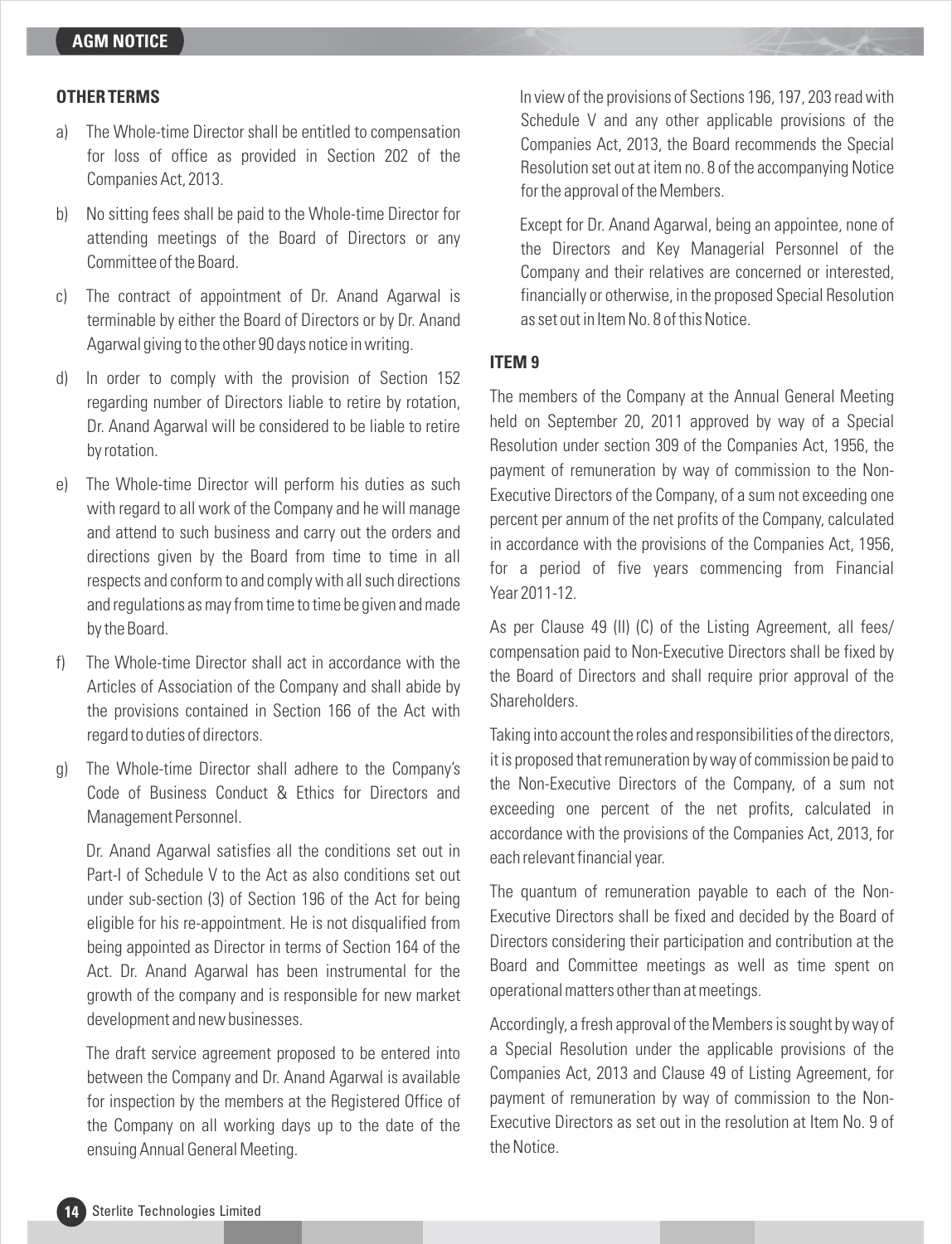This remuneration shall be in addition to the sitting fees payable to the Non-Executive Directors for attending the meetings of the Board or Committee thereof or for any other purpose whatsoever as may be decided by the Board, and reimbursement of expenses for participation in the Board and other meetings.

Non-Executive Directors may be deemed to be concerned or interested in this resolution to the extent of the remuneration that may be received by them.

Save and except the above, none of the other Directors / Key Managerial Personnel of the Company/their relatives are, in any way, concerned or interested, financially or otherwise, in the resolution set out in this item of the Notice.

The Board commends the Special Resolution set out at Item No. 9 of the Notice for approval by the shareholders.

#### **ITEM 10**

In terms of the provisions of Section 148 of the Companies Act, 2013 read with Rule 14 of Companies (Audit and Auditors) Rules 2014, the Board of Directors of the Company shall appoint an individual who is a cost accountant in practice on the recommendations of the Audit Committee, which shall also recommend remuneration for such cost auditor. The remuneration recommended by the Audit Committee shall be considered and approved by the Board of Directors and ratified by the shareholders.

On recommendation of the Audit Committee at its meeting held on May 18, 2015, the Board of Directors of the Company has considered and approved appointment of Mr. Kiran Naik, Cost Accountants, for the conduct of the Cost Audit of the Company at a remuneration of  $\bar{\tau}$  2.25 Lacs per annum plus service tax as applicable and reimbursement of actual travel and out of pocket expenses for the Financial Year 2015-16.

The resolution at Item No. 10 of the Notice is set out as an Ordinary Resolution for approval and ratification by the Members in terms of Section 148 of the Companies Act, 2013.

The Directors or Key Management Persons or their relatives do not have any concern or interest, financially or otherwise, in passing of the said resolution.

#### **ITEM 11**

The Non-Convertible Debentures ("NCDs") issued on private placement basis is also a source of borrowings raised by the Company. The Shareholders have passed an ordinary resolution under Section 180(1)(c) of the Companies Act, 2013 on August 19, 2014, approving the borrowing limit of  $\bar{\bar{\xi}}$  3,000 Crores beyond the paid-up capital and free reserves of the Company.

Under Rule 14 of the Companies (Prospectus and Allotment of Securities) Rules, 2014 ("Rules"), a company making a private placement of its securities is required to obtain the approval of the Members by way of a Special Resolution for each offer or invitation. However, in case the offer or invitation is for NCDs, such Special Resolution would be valid for a year. It is therefore proposed to obtain approval of the Members under Sections 42, 71 and other applicable provisions, if any, of the Act, read together with the Rules framed thereunder, to enable the Company to make private placement of its NCDs, in one or more tranches within such limits as set out in the resolution.

In view of the aforesaid provisions, you are requested to grant your consent to the enabling Special Resolution as set out at Agenda Item No. 11 of the accompanying Notice.

The Directors or Key Management Persons or their relatives do not have any concern or interest, financial or otherwise, in passing of the said Special Resolution.

## **ITEM 12**

The Company requires adequate capital to meet the needs of growing business. While it is expected that the internal generation of funds would partially finance the need for capital and debt raising would be another source of funds, it is thought prudent for the Company to have enabling approvals to raise a part of the funding requirements for the said purposes as well as for such other corporate purposes as may be permitted under applicable laws through the issue of appropriate securities as defined in the resolution, in Indian or international markets.

The fund raising may be through a mix of equity/equity-linked instruments, as may be appropriate. Members' approval is sought for the issue of securities linked to or convertible into Equity Shares or depository receipts of the Company. It is, therefore, proposed to raise funds through best suited securities/instruments including FCCBs, ECBs, QIPs, ADR, GDR, etc. to meet capital expenditure and long term working capital requirements of the Company.

Section 62(1)(c) of the Companies Act, 2013 and Listing Agreement entered into with Stock Exchanges, provide inter alia, that where it is proposed to increase the subscribed share capital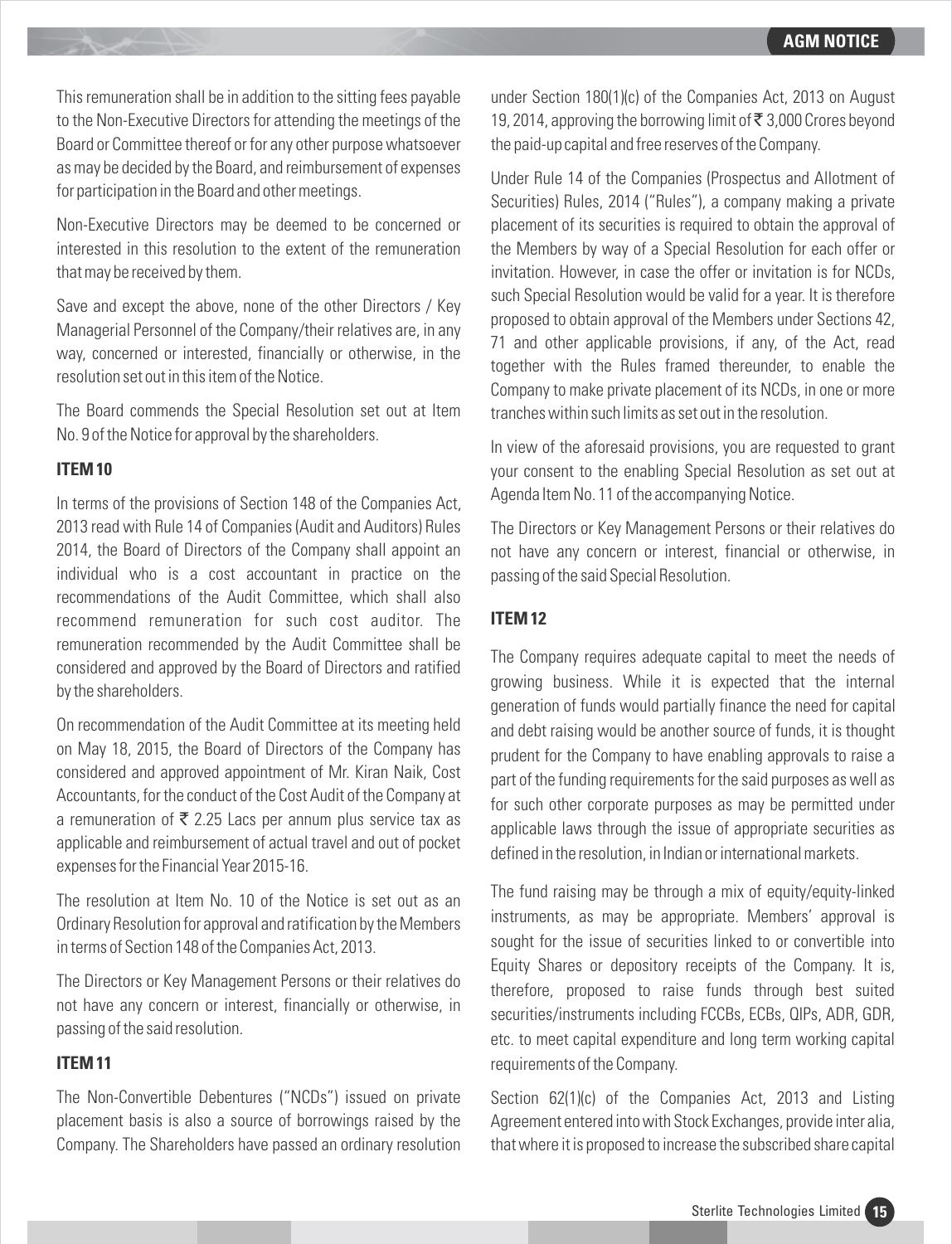of the Company by allotment of further shares, such further shares shall be offered to the persons, who on the date of the offer are holders of the equity shares of the Company, in proportion to the capital paid-up on those shares as of that date unless the Members decide otherwise. The resolution, if passed, will have the effect of allowing the Board to issue and allot Securities to the investors who may or may not be the existing members of the Company.

The Company may also opt for issue of securities through Qualified Institutional Placement. A Qualified Institutional Placement (QIP) of the shares of the Company would be less time consuming and more economical than other modes of raising capital. As per Chapter VIII of the SEBI Regulations, an issue of securities on QIP basis shall be made at a price not less than the average of the weekly high and low of the closing prices of the related shares quoted on the stock exchange during the two weeks preceding the "relevant date." In case of QIP Issuance the special resolution has a validity period of 12 months before which allotments under the authority of said resolution should be completed.

As the pricing of the offer cannot be decided except at a later stage, it is not possible to state the price of shares to be issued. However, the same would be in accordance with the provisions of the SEBI (ICDR) Regulations, 2009, the Companies Act, 2013, or any other guidelines/regulations/consents as may be applicable or required.

In case of issue of convertible bonds and/or equity shares through depository receipts, the price will be determined on the basis of the current market price and other relevant guidelines.

The Resolution at Item No. 12 is an enabling resolution conferring authority on the Board to do all acts and deeds, which may be required to issue/offer Securities of appropriate nature at appropriate time, including the size, structure, price and timing of the issue(s) /offer(s) at the appropriate time(s). The detailed terms and conditions for the domestic/international offering will be determined in consultation with the Lead Managers, Merchant Bankers, Global Business Co-ordinators, Guarantors, Consultants, Advisors, Underwriters and/or such other intermediaries as may be appointed for the issue/offer. Wherever necessary and applicable, the pricing of the issue/offer will be finalized in accordance with applicable guidelines in force. As and when the Board does take a decision on matters on which it has the discretion, necessary disclosures will be made to the relevant stock exchanges on which the Equity Shares are listed under the provisions of the Listing Agreements.

The Stock Exchange for the same purpose is the BSE Limited and the National Stock Exchange of India Limited. The issue / allotment / conversion would be subject to the receipt by the Company of regulatory approvals, if any. The conversion of Securities held by foreign investors, into Equity Shares would be subject to the applicable foreign investment cap.

The Directors recommend this Special Resolution at Item No.12 of the accompanying Notice for the approval of the Members of the Company.

The Directors or Key Management Persons or their relatives do not have any concern or interest, financial or otherwise in passing of the said special resolution.

## **ITEM 13**

The existing Articles of Association (AoA) of the Company are based on the Companies Act, 1956, and several regulations in the existing AoA contain references to specific sections of the Companies Act, 1956 and some regulations in the existing AoA are no longer in conformity with the Companies Act, 2013.

With the coming into force of the Act, several regulations of the existing AoA of the Company require alteration or deletions in several articles. Given this position, it is considered expedient to substitute the existing AoA by a new set of Articles.

The new AoA to be substituted in place of the existing AoA are based on Table 'F' of the Act which sets out the model articles of association for a company limited by shares. The draft new Articles of Association will be available for inspection by the members at the Registered Office of the Company on all working days except Saturdays, Sundays and public holidays upto the date of Annual General Meeting.

None of the Directors / Key Managerial Personnel of the Company / their relatives are, in any way, concerned or interested, financially or otherwise, in the Special Resolution set out at Item No. 13 of the Notice.

The Board of Directors commends the Special Resolution set out at Item No. 13 of the Notice for approval by the members.

#### **ITEM 14**

Clause 49 (VII) provides that all material related party transactions (RPT) would require prior approval of the shareholders of the Company by way of special resolution.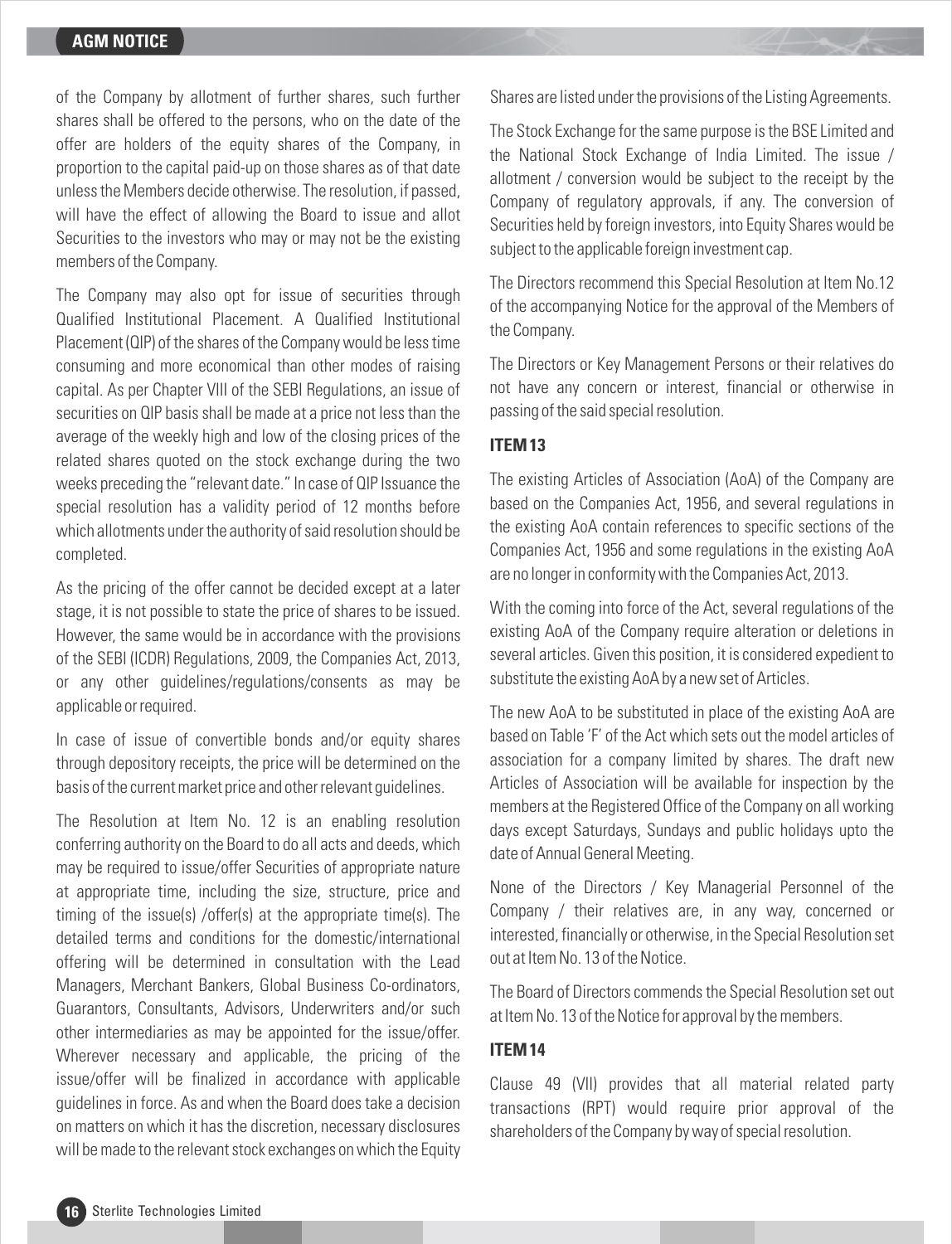RPT would be considered material if the transaction(s) to be entered into individually or taken together with previous transaction(s) during a financial year, exceeds 10% of the annual consolidated turnover of the Company as per the last audited financial statements of the Company.

The Company anticipates that it would purchase aluminum and/or related material as required by the Company, in one or more tranches/ series of transaction(s) directly or indirectly from Vedanta Limited (erstwhile Sesa Sterlite Limited) up to a value of Rs. 1,700 Crores for the period up to next Annual General Meeting of the Company. Since the said transaction(s) would fall within the aforesaid criteria of material RPT and may also fall under the provisions of Section 188 of the Companies Act, 2013, consent from the shareholder is sought for the same.

All the major details/terms and conditions of the transaction are given here in below for kind perusal of the Members -

- a) **Name of the related party:** Vedanta Limited (erstwhile Sesa Sterlite Limited) and/or its Associate /Subsidiary Company/Body Corporate.
- b) **Name of the Director or Key managerial personnel who is related, if any:**Not Applicable.
- c) **Nature of relationship:** Vedanta Limited, Promoter Group Company.
- d) **Nature, material terms, monetary value and particulars of the contract or arrangement:** The Company needs to procure aluminum and related material for its Power Business Division. Vedanta Limited is a Promoter Group Company. Vedanta Limited is a leading producer of metallurgical grade alumina and other aluminum products, which cater to a wide spectrum of industries. Vedanta Limited has carved out a niche for itself in the aluminum industry with its superior product quality based on state-of-the-art technology. The Company proposes to enter into an arrangement with Vedanta Limited for purchase of aluminum and related products under which Company can procure the material at a price which will be determined as per the defined formula and which are in line with the standard market practices. The value of the series of transactions would be upto Rs. 1,700 Crores for the period up to next Annual General Meeting of the Company.

# e) **Any other information relevant or important for the members to take a decision on the proposed resolution:**Nil

The Audit Committee of the Board of Directors and the Board of Directors of the Company have approved the aforesaid related party transaction subject to approval of the Members.

Members are hereby informed that pursuant to explanation to Clause 49(VII) (E) of the Listing Agreement, no member of the Company shall vote on such special resolution to approve any contract or arrangement which may be entered into by the Company, if such member is a related party, irrespective of whether such member is a party to contract or not.

The Board of Directors of your Company recommends the resolution as set out in the accompanying Notice for the approval of members of the Company as a Special Resolution.

Subject to aforesaid, Directors or Key Management Persons or their relatives do not have any concern or interest, financially or otherwise in passing of the said special resolution.

# **ITEM 15**

Clause 49 (VII) provides that all material related party transactions (RPT) would require prior approval of the shareholders of the Company by way of special resolution.

RPT would be considered material if the transaction(s) to be entered into individually or taken together with previous transaction(s) during a financial year, exceeds 10% of the annual consolidated turnover of the Company as per the last audited financial statements of the Company.

The Company anticipates, it would sale power conductors / cables or its parts, as desired by the Company, in one or more tranches/ series of transaction(s) directly or indirectly to Sterlite Power Grid Ventures Limited upto a value of Rs. 500 Crores for the period up to next Annual General Meeting of the Company. Since the said transaction(s) would fall within the aforesaid criteria of material RPT and may also fall under the provisions of Section 188 of the Companies Act, 2013, consent from the shareholder is sought for the same.

All the major details/terms and conditions of the transaction are given here in below for kind perusal of the members –

a) **Name of the related party:** Sterlite Power Grid Ventures Limited and/or its Associate /Subsidiary Company/Body Corporate.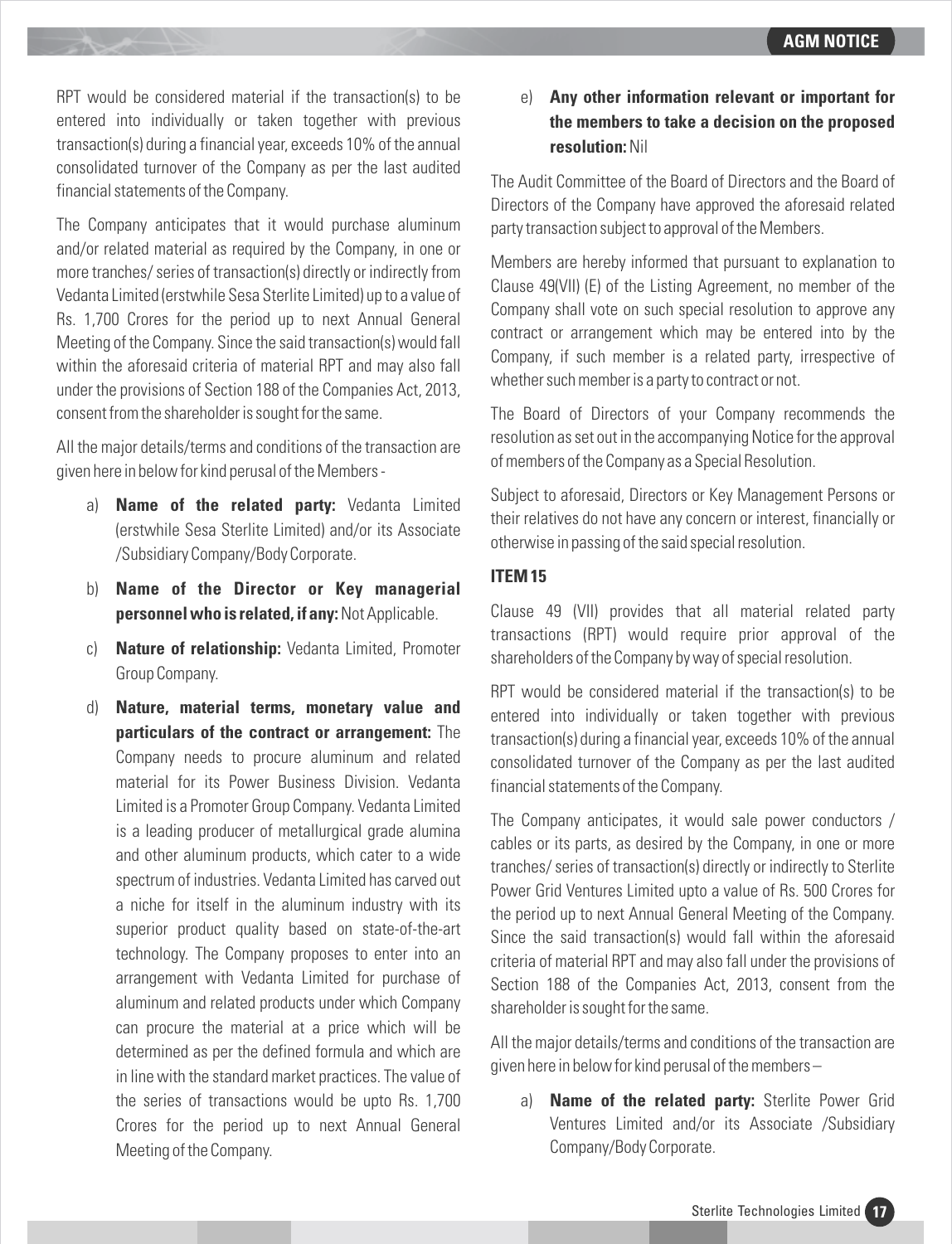- b) **Name of the Director or Key managerial personnel who is related, if any:**Not Applicable.
- c) **Nature of relationship:** Sterlite Power Grid Ventures Limited, a subsidiary of the Company.
- d) **Nature, material terms, monetary value and particulars of the contract or arrangement:** Sterlite Power Grid Ventures Limited (SPGVL) is one of the largest private power transmission companies in India with six projects consisting of 4,653 Circuit Km of Extra High Voltage (EHV) lines and three substations for which SPGVL and its subsidiaries procure power conductors / cables and related products from Power Business Division of the Company. The Company proposes to enter into an arrangement with SPGVL for sale or supply of power conductors/ cables and related products in line with standard market practices. The value of the series of transactions would be upto Rs. 500 Crores for the period up to next Annual General Meeting of the Company.
- e) **Any other information relevant or important for the members to take a decision on the proposed resolution:**Nil

The Audit Committee of the Board of Directors and the Board of Directors of the Company have approved the aforesaid related party transaction subject to approval of the Members.

Members are hereby informed that pursuant to explanation to Clause 49(VII) (E) of the Listing Agreement, no member of the company shall vote on such special resolution to approve any contract or arrangement which may be entered into by the Company, if such member is a related party, irrespective of whether such member is a party to contract or not.

The Board of Directors of your Company recommends the Resolution as set out in the accompanying Notice for the approval of members of the Company as a Special Resolution.

Subject to aforesaid, Directors or Key Management Persons or their relatives do not have any concern or interest, financial or otherwise in passing of the said special resolution.

By order of the Board of Directors for **Sterlite Technologies Limited**

## **Amit Deshpande**

Company Secretary & AGM – Legal

Date: May 18, 2015 Place: Pune

#### **GENERAL INSTRUCTIONS FOR E-VOTING**

- i) Pursuant to Section 108 of the Companies Act, 2013 read with Rule 20 of the Companies (Management & Administration) Rules, 2014 as substituted vide Companies (Management & Administration) Amendment Rules, 2015 and Clause 35B of the Listing Agreement, the Company is pleased to offer the option of e-voting facility to all the members of the Company. The Business mentioned in this Notice may be transacted through electronic voting system and the Company is providing facility for voting by electronic means (e-voting). The members may cast their votes using an electronic voting system from a place other than the venue of the Meeting ('remote e-voting').
- ii) The facility for voting, through ballot paper, will also be made available at the AGM and the members attending the AGM who have not already cast their votes by remote evoting shall be able to exercise their right at the AGM.
- iii) The members who have cast their vote by remote e-voting may also attend the Meeting but shall not be entitled to cast their vote again.
- iv) For this purpose, the Company has engaged the services of Karvy Computershare Private Limited ("KCPL" or "Karvy") as the Authorised Agency (Service provider) to provide e-voting facilities. The manner of carrying out e-voting are provided herein below.
- v) The voting rights of the Members shall be in proportion to the paid-up value of their shares in the equity capital of the Company as on the cut-off date being Tuesday, July 28, 2015.
- vi) The Board of Directors has appointed Mr. B Narasimhan, Proprietor BN & Associates, Practising Company Secretary (Membership No. FCS 1303 and Certificate of Practice No. 10440), as a Scrutinizer to scrutinize the process of remote e-voting and voting at the venue of the meeting in a fair and transparent manner.
- voting at the meeting through Ballot Paper. vii) A person, whose name is recorded in the register of members or in the register of beneficial owners maintained by the depositories as on the cut-off date, i.e. July 28, 2015 only shall be entitled to avail the facility of remote e-voting,
- viii) The Scrutinizer shall immediately after the conclusion of voting at the AGM, count the votes cast at the AGM and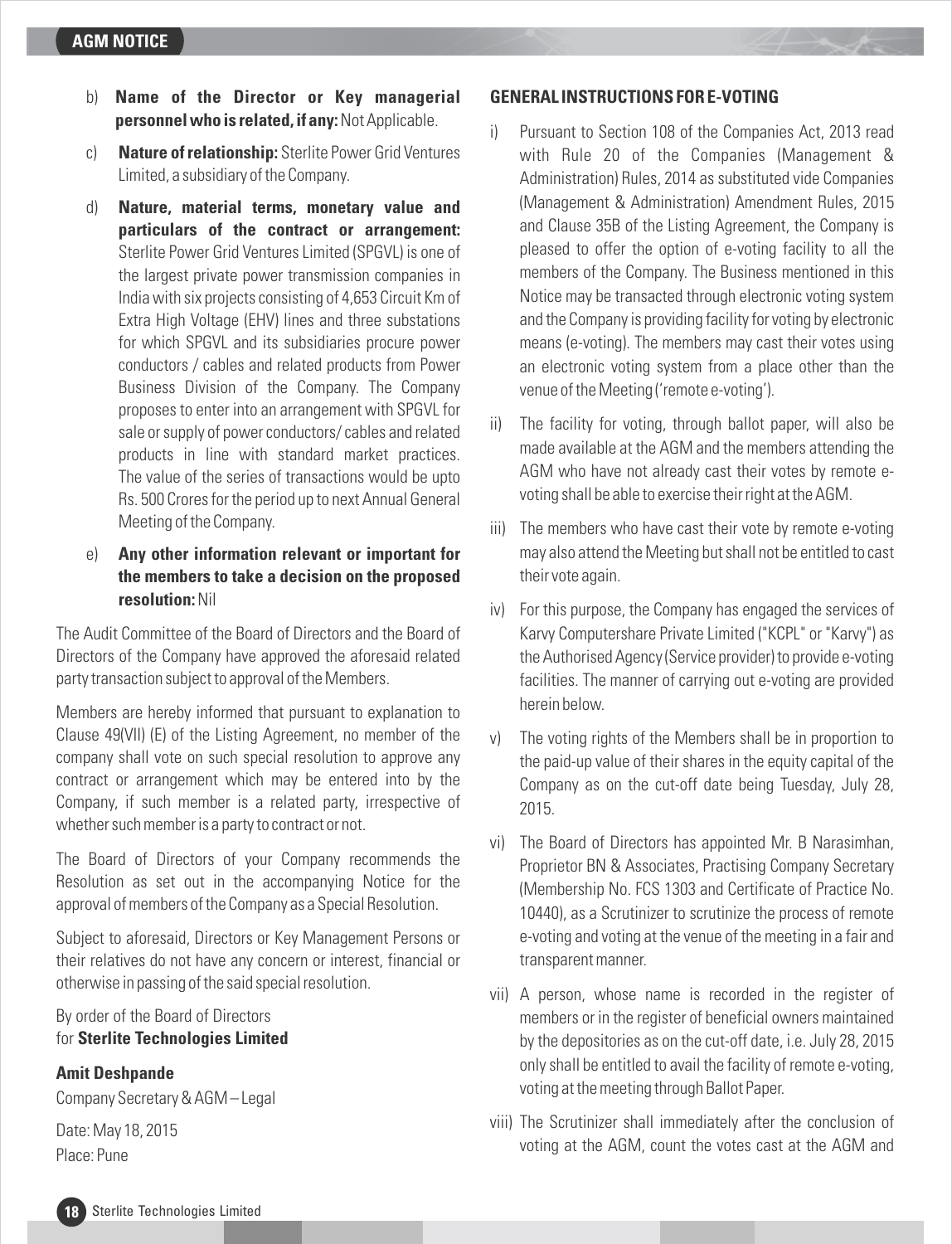thereafter unblock the votes cast through remote e-voting in the presence of at least two (2) witnesses not in the employment of the Company. The Scrutinizer shall submit a consolidated Scrutinizers Report of the total votes cast in favour of or against, if any, not later than two (2) days after the conclusion of the AGM to the Chairman of the Company. The Chairman, or any other person authorised by the Chairman, shall declare the result of the voting forthwith.

ix) The resolutions will be deemed to be passed on the AGM date subject to receipt of the requisite numbers of votes in favour of the resolutions.

Please read the instructions given below before exercising the vote. The Notice of the Annual General Meeting and this Communication are also available on the website of the Company at www.sterlitetechnologies.com and that of the Service Provider "Karvy" at www.evoting.karvy.com.

The instructions for the Shareholders for remote e-voting are as under:

- 1) The remote e-Voting will be kept open from Thursday, July 30, 2015 from 10.00 a.m. (IST) till Monday, August 3, 2015 up to 5.00 p.m. (IST).
- 2) Launch internet browser by typing the URL: https://evoting.karvy.com
- 3) Enter the login credentials (i.e. User ID and password mentioned above). Your Folio No. /DP ID- Client ID will be your User ID. However, if you are already registered with Karvy for e-voting, you can use your existing User ID and password for casting your vote.

| $User - ID$ | For Members holding shares in Demat Form:<br>a) For NSDL : 8 Character DP ID followed by<br>8 Digits Client ID<br>For CDSL: 16 digits beneficiary ID<br>b) |
|-------------|------------------------------------------------------------------------------------------------------------------------------------------------------------|
|             | For Members holding shares in Physical Form:<br>a) Event no. followed by Folio Number registered<br>with the company                                       |
| Password    | Your Unique password is printed in this<br>communication / or sent via email along with the<br>Notice sent in electronic form.                             |
| Captcha     | Enter the Verification code <i>i.e.</i> please enter the<br>alphabets and numbers in the exact way as they are<br>displayed for security reasons.          |

- 4) Please contact our toll free No. 1-800-34-54-001 for any further clarifications.
- 5) After entering these details appropriately, click on "LOGIN".
- 6) You will now reach password change menu wherein you are required to mandatorily change your password. The new password shall comprise minimum 8 characters with at least one upper case (A-Z), one lower case (a-z), one numeric (0-9) and a special character  $(\mathcal{Q}, \#, \mathcal{S}, \text{etc.})$ . The system will prompt you to change your password and update your contact details like mobile number, email ID, etc. on first login. You may also enter a secret question and answer of your choice to retrieve your password in case you forget it.

# **It is strongly recommended that you do not share your password with any other person and that you take utmost care to keep your password confidential.**

- 7) You need to login again with the new credentials.
- 8) On successful login, the system will prompt you to select the E-Voting Event Number for Sterlite Technologies Limited.
- 9) On the voting page enter the number of shares (which represents the number of votes) as on the cut-off date under "FOR/AGAINST" or alternatively, you may partially enter any number of shares held, "FOR" and partially "AGAINST" but the total number of shares mentioned both "FOR/AGAINST" taken together should not exceed your total shareholding as on the cut-off date, as mentioned above. You may also choose the option "ABSTAIN" and the shares held will not be counted under either head.
- 10) Members holding multiple folios / demat accounts shall choose the voting process separately for each of the folios / demat accounts.
- 11) Voting has to be done for each item of the Notice separately. In case you do not desire to cast your vote on any specific item it will be treated as abstained.
- 12) You may then cast your vote by selecting an appropriate option and click on "Submit".
- 13) A confirmation box will be displayed. Click "OK" to confirm else "CANCEL" to modify. Once you confirm, you will not be allowed to modify your vote. **During the voting period, Members can login any number of times till they have voted on the resolution(s).**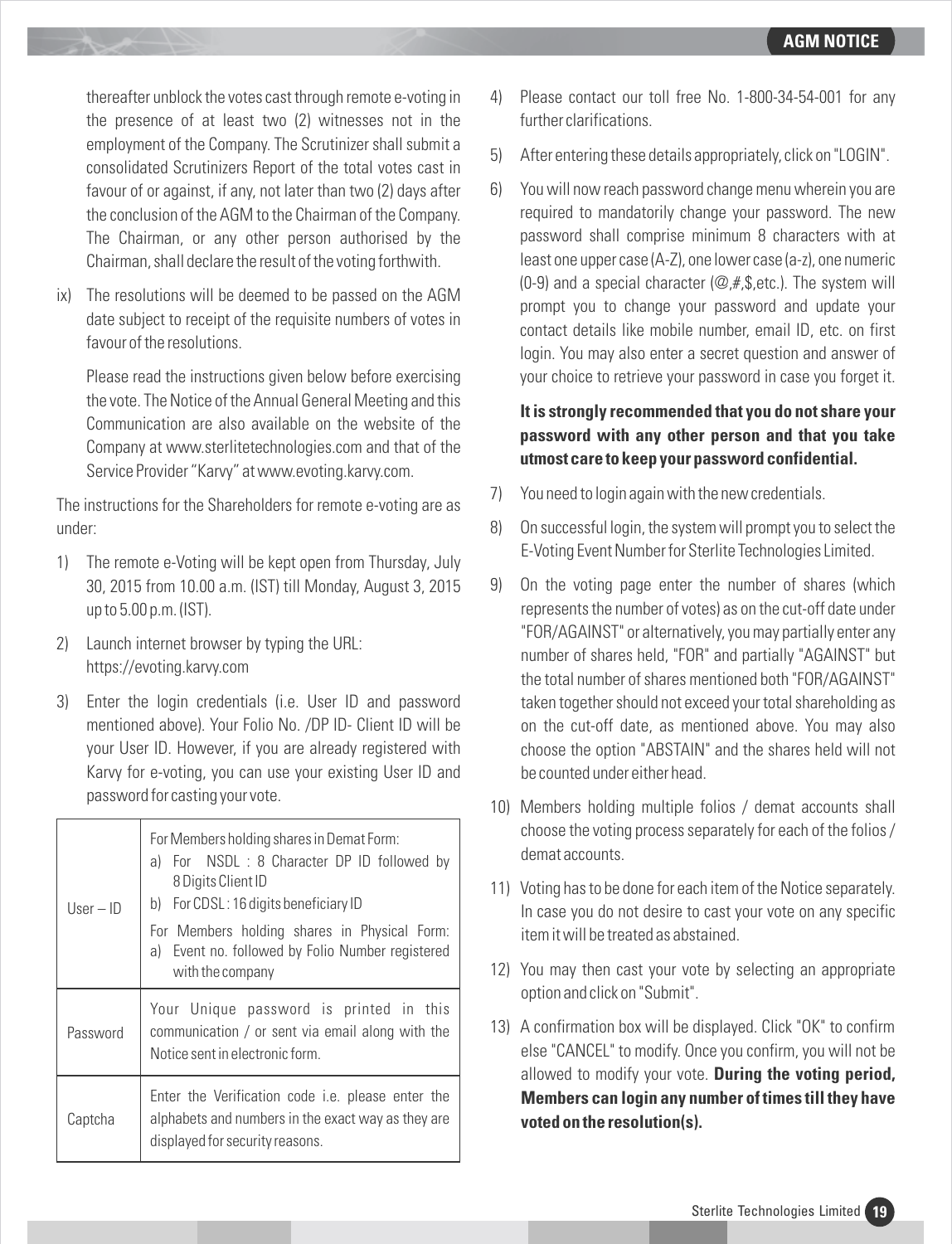## **AGM NOTICE**

- 14) Corporate / Institutional Members (i.e. other than Individuals, HUF, NRI, etc.) are also required to send scanned certified true copy (PDF Format) of the Board Resolution / Authority Letter, etc., together with attested specimen signature(s) of the duly authorized representative(s), to the Scrutinizer at e-mail ID: bn.sterlitetech@karvy.com. They may also upload the same in the e-voting module in their login. The scanned image of the above mentioned documents should be in the naming format "Corporate Name\_EVENT NO."
- 15) In case a person has become a member of the Company after dispatch of the AGM Notice but on or before the cutoff date i.e. Tuesday, July 28, 2015 such member may write to Karvy on the email id einward.ris@karvy.com or to Mr. Rajeev Kumar contact no 040-67161524 at Karvy (Unit Sterlite Technologies Limited) Karvy Computershare Private Limited, Karvy Selenium Tower B, Plot 31-32, Gachibowli, Financial District, Nanakramguda, Hyderabad -500 032, requesting for the user id and password. After receipt of the same, please follow all the steps as from 1 to 14 as mentioned above to cast the vote
- 16) Once the vote on a resolution is cast by a Member, the Member shall not be allowed to change it subsequently. Further, the Members who have cast their vote electronically shall not be allowed to vote again at the Meeting.
- 17) In case of Members receiving physical copy of the AGM Notice by Courier [for Members whose email IDs are not registered with the Bank/Depository Participant(s)]:
	- (i) User ID and initial password as provided in cover slip.
	- (ii) Please follow all steps from Sr. No. (1) to (14) as mentioned above, to cast your vote.
- 18) The remote e-voting period commences on Thursday, July 30, 2015 at 10:00 am and ends on Monday, August 3, 2015 at 5:00 pm. During this period, the Members of the Company holding shares in physical form or in dematerialized form, as on the cut-off date, being Tuesday, July 28, 2015, may cast their vote by electronic means in the manner and process set out hereinabove. The e-voting module shall be disabled for voting thereafter.
- 19) The Members who are entitled to vote but have not exercised their right to vote through remote e-voting may vote at the AGM through Ballot Paper.
- 20) In case of any query pertaining to e-voting, please visit Help & FAQ's section available at Karvy's website https:// evoting.karvy.com or contact Mr. Rajeev Kumar, Contact No. 040-67161524 at Karvy Computershare Private Limited, Karvy Selenium, Tower B, Plot 31-32, Gachibowli, Financial District, Nanakramguda, Hyderabad – 500 032.
- 21) The Results declared along with the Scrutinizer's Report(s) will be available on the website of the Company (www.sterlitetechnologies.com) and on Karvy's website (https://evoting.karvy.com) after communication of the same to the BSE Limited and the National Stock Exchange of India Limited.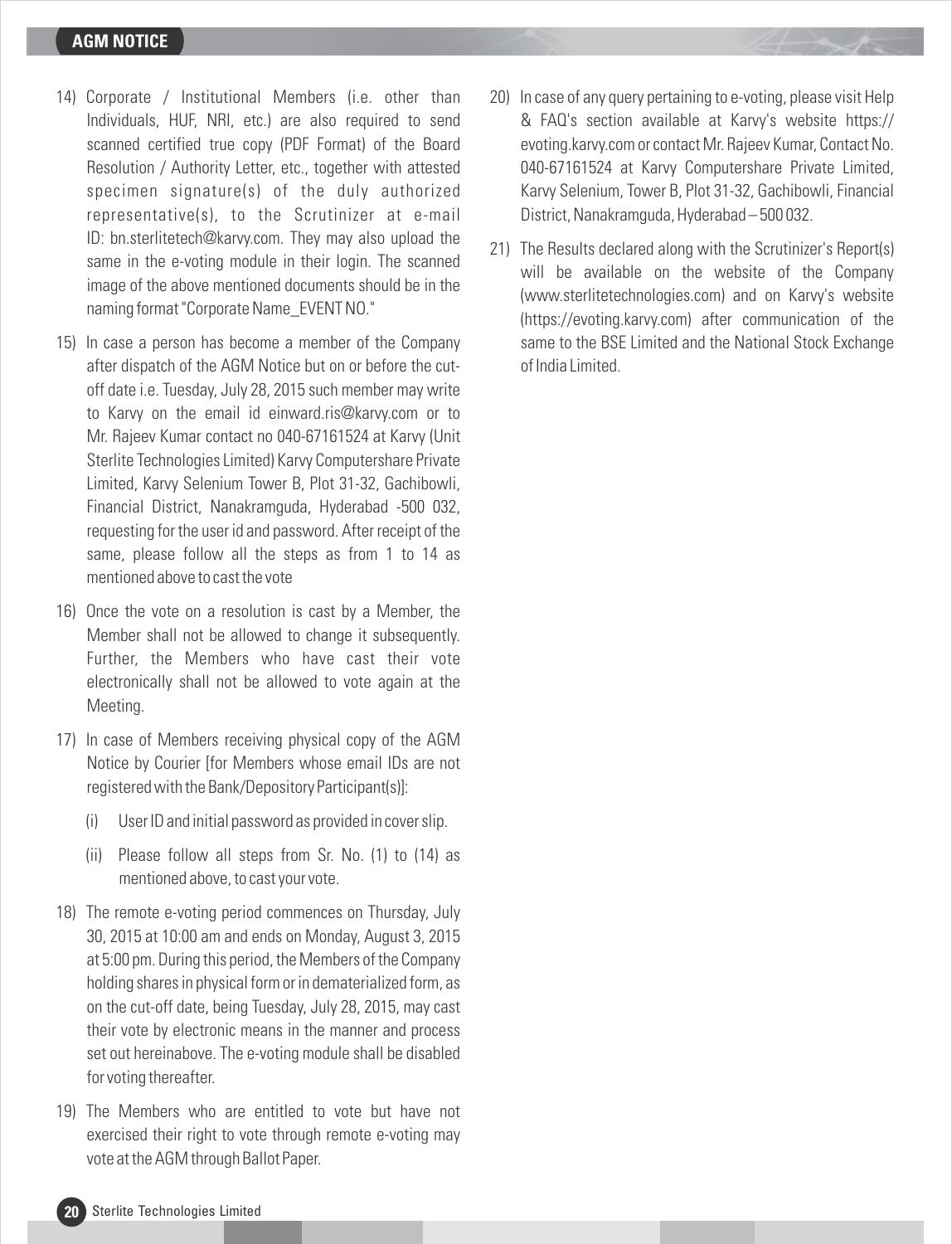# **Attendance Slip**



CIN - L31300DN2000PLC000340 Registered Office: Survey No.68/1, Madhuban Dam Road, Rakholi – 396 230,

Union Territory of Dadra & Nagar Haveli, India

Email - communications@sterlite.com; website – www.sterlitetechnologies.com; Phone: +91 20 30514000; Fax: +91 20 30514113

# **ANNUAL GENERAL MEETING – AUGUST 4, 2015**

Registered Folio No./ DP ID No. / Client ID No.

Number of shares held

I certify that I am a member / proxy for the member of the company.

I hereby record my presence at the ANNUAL GENERAL MEETING of the Company at the Registered Office of the Company at Survey No.68/1, MadhubanDam Road, Rakholi – 396 230, Union of Territory of Dadra & Nagar Haveli, India, on Tuesday, August 4, 2015, at 12.30 p.m. IST.

Name of the member / proxy state of the member / proxy

(in BLOCK letters)

**Note - PLEASE COMPLETE THIS ATTENDANCE SLIP AND HAND IT OVER AT THE ENTRANCE OF THE MEETING HALL**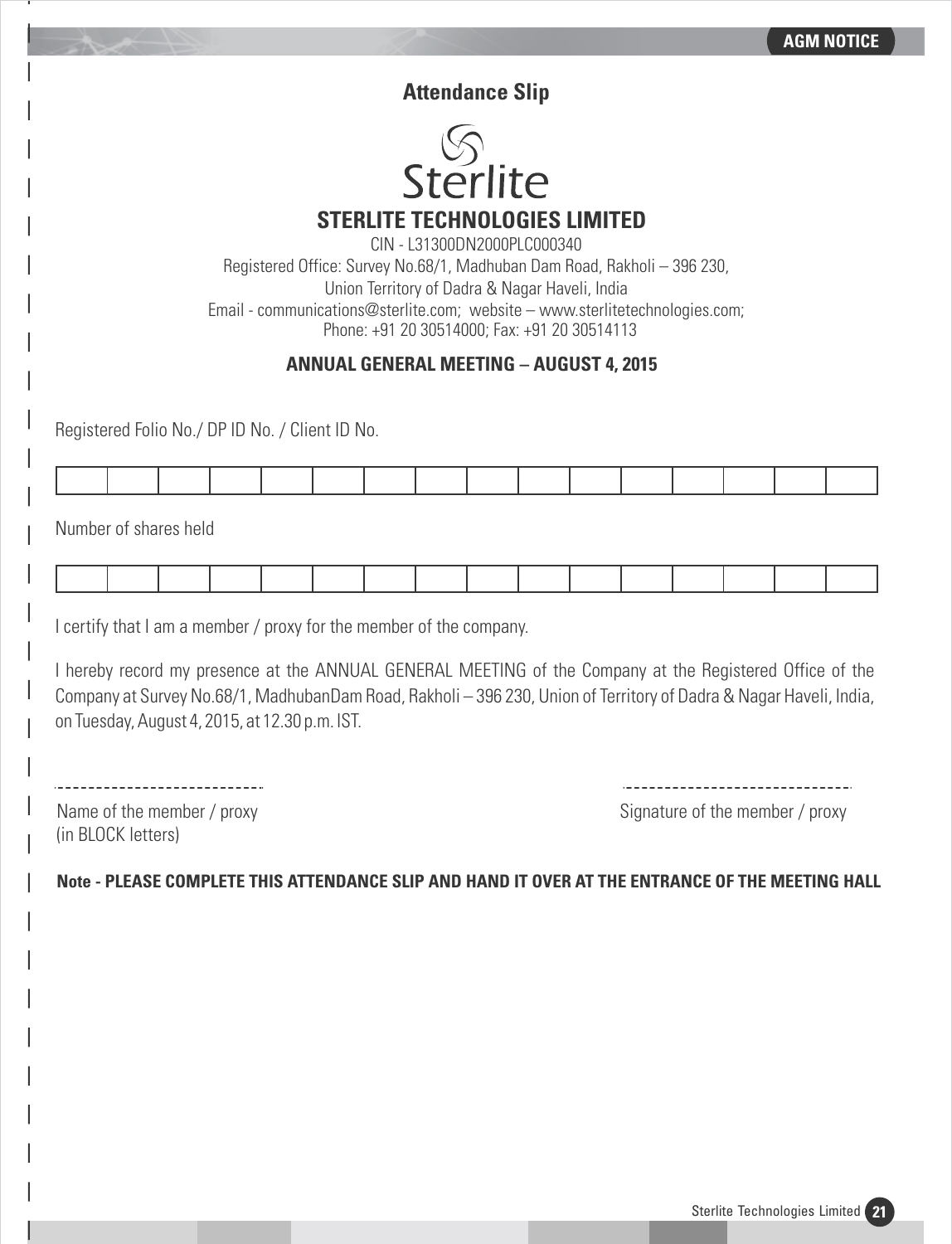# **Proxy Form**

**[Pursuant to Section 105(6) of the Companies Act, 2013 and Rule 19(3) of the Companies (Management and Administration) Rules, 2014]**



**STERLITE TECHNOLOGIES LIMITED**

CIN - L31300DN2000PLC000340 Registered Office: Survey No.68/1, Madhuban Dam Road, Rakholi – 396 230, Union Territory of Dadra & Nagar Haveli, India Email - communications@sterlite.com; website – www.sterlitetechnologies.com; Phone: +91 20 30514000; Fax: +91 20 30514113

**Name of the member(s)**

**Registered address:**

**E-mail Id:**

**Folio No. /Client ID:**

**DP ID:** 

I/We, being the member(s) of .............................shares of the above named Company hereby appoint:

|                   | 1. Name:                      |  |
|-------------------|-------------------------------|--|
|                   |                               |  |
|                   |                               |  |
|                   |                               |  |
|                   |                               |  |
|                   |                               |  |
|                   |                               |  |
|                   |                               |  |
|                   |                               |  |
| $22 \overline{ }$ | Sterlite Technologies Limited |  |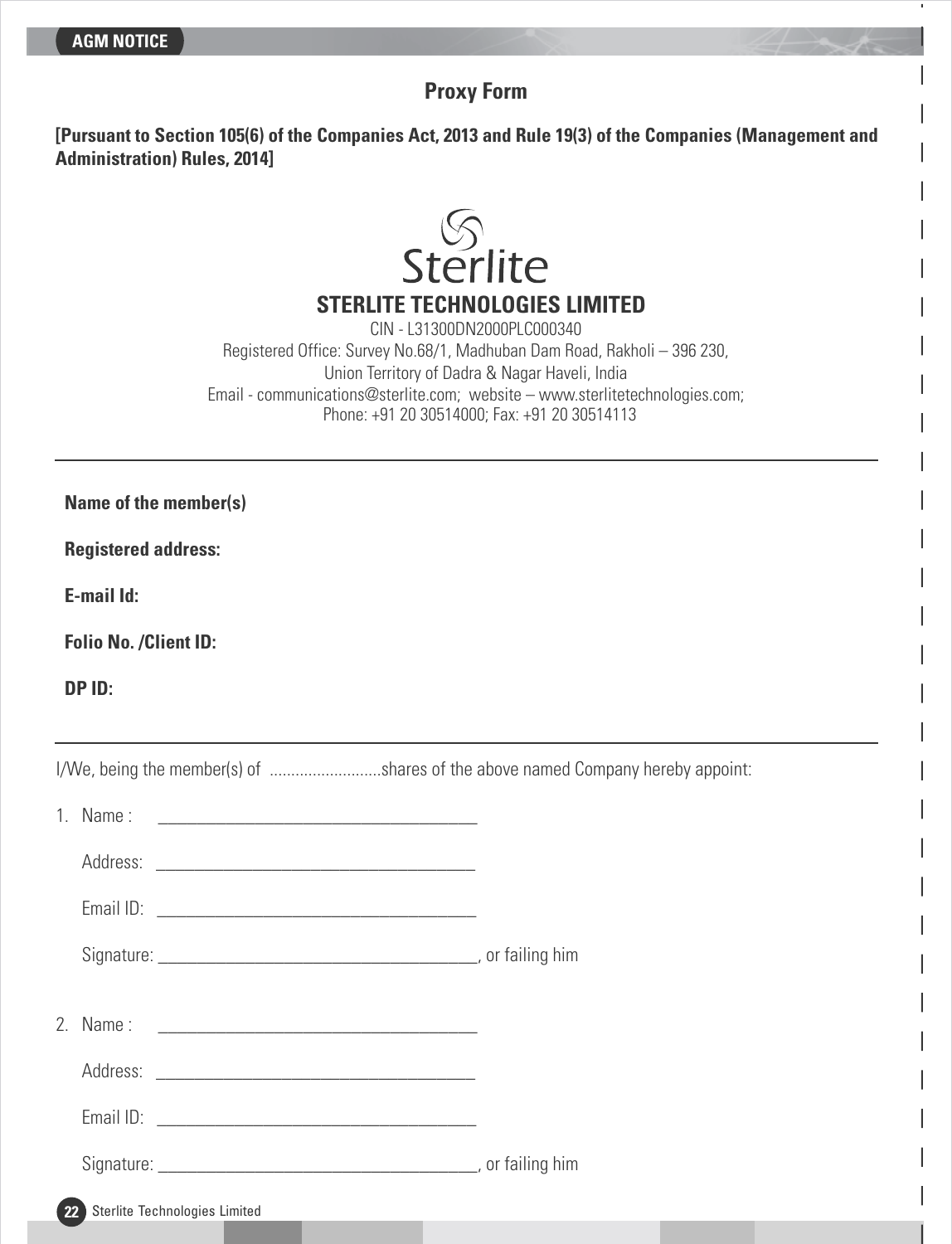| $3.$ Name:       |                                                                                                                |
|------------------|----------------------------------------------------------------------------------------------------------------|
|                  | Address: Andreas Address Address Andreas Andreas Address Address Address Andreas Address Andreas Address Andre |
| Email ID:        |                                                                                                                |
| Signature: _____ |                                                                                                                |

as my / our proxy to attend and vote (on a poll) for me / us and on my / our behalf at the Annual General Meeting of the Company, to be held on Tuesday, August 4, 2015 at 12.30 p.m. IST at the Registered Office of the Company at Survey No.68/1, Madhuban Dam Road, Rakholi – 396 230, Union of Territory of Dadra & Nagar Haveli, India and at any adjournment thereof in respect of such resolutions set out in the Notice convening the meeting, as are indicated below:

| <b>Resolution</b><br><b>Number</b> | <b>Resolutions*</b>                                                                                                                                    | For | <b>Against</b> |
|------------------------------------|--------------------------------------------------------------------------------------------------------------------------------------------------------|-----|----------------|
|                                    | Adoption of Balance Sheet, Statement of Profit & Loss,<br>Report of the Board of Directors and Auditors for the<br>financial year ended March 31, 2015 |     |                |
| 2                                  | Declaration of Dividend for the financial year ended March<br>31,2015                                                                                  |     |                |
| 3                                  | Appoint a director in place of Mr. Pravin Agarwal, who<br>retires by rotation and being eligible, offers himself for re-<br>appointment                |     |                |
| 4                                  | Appoint M/s. S R B C & Co. LLP., Chartered Accountants as<br>the Statutory Auditors of the Company                                                     |     |                |
| 5                                  | Approval of re-opening, amendment and adoption of the<br>Annual Accounts for the Financial Year 13-14                                                  |     |                |
| 6                                  | Appointment of Ms. Avaantika Kakkar as an Independent<br>Director of the Company                                                                       |     |                |
| $\overline{7}$                     | Re-Appointment of Mr. Pravin Agarwal as a Whole-time<br>Director of the Company                                                                        |     |                |
| 8                                  | Re-Appointment of Dr. Anand Agarwal as a Whole-time<br>Director of the Company                                                                         |     |                |
| 9                                  | Payment of remuneration to Non-executive Directors of the<br>Company                                                                                   |     |                |
| 10                                 | Approve the remuneration of the Cost Auditors                                                                                                          |     |                |
| 11                                 | To offer or invite for subscription of Non-Convertible<br>Debentures on private placement basis                                                        |     |                |